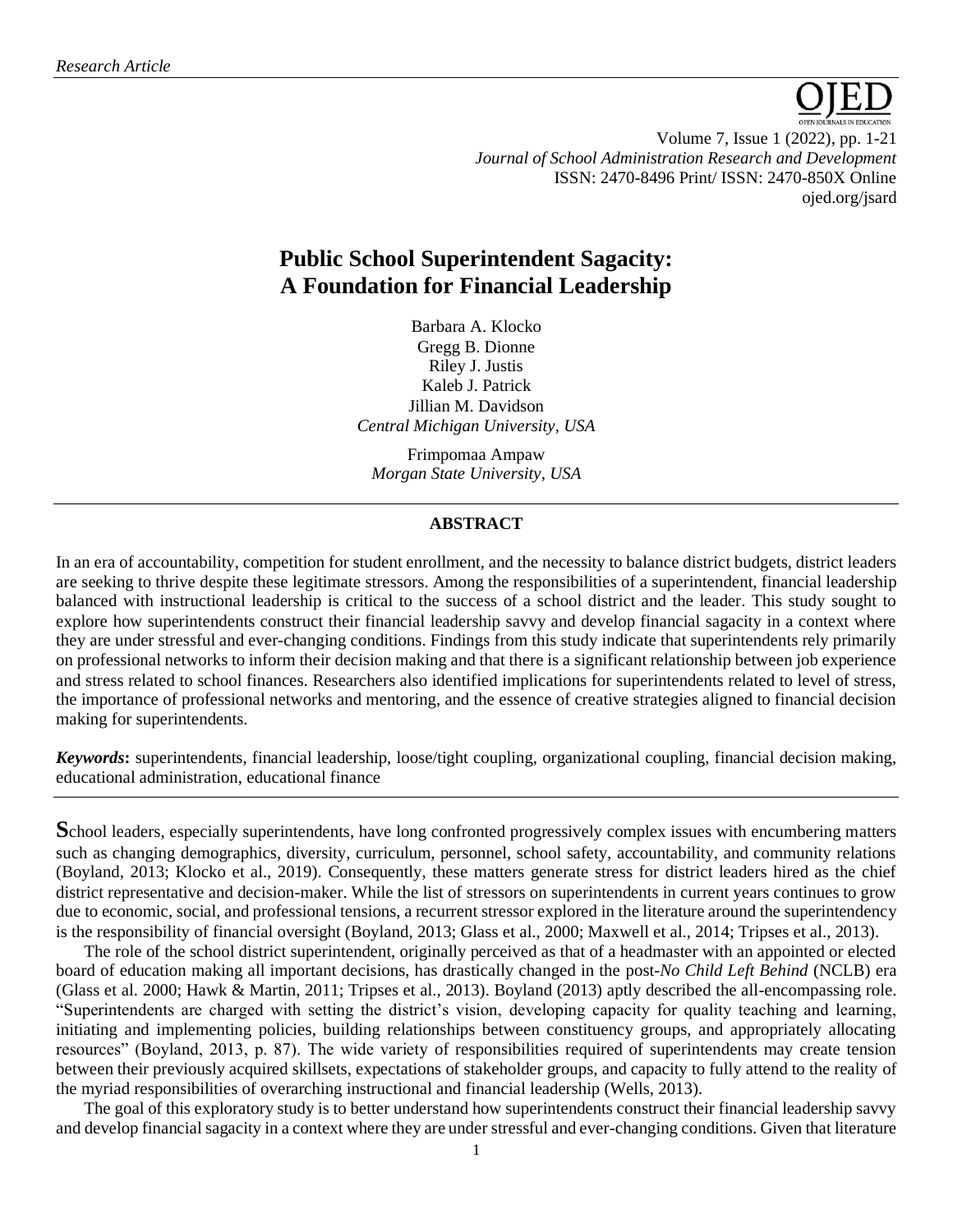and data related to financial stress and sagacity is not apparent in current research, this study explores the concepts in an effort to better understand the financial decision making of superintendents. The focus of this study is an examination of the practical dimensions of financial leadership for early career superintendents in public schools in a Midwestern state.

## **LITERATURE REVIEW**

#### **Financial Decision Making**

As leaders of districts hold expansive oversight responsibilities, the concept of locus of control and coupling becomes a critical factor in the determination of financial decision making. Weick (1976) argued that schools, unlike the perceived tight coupling of other forms of organizations, are made up of a string of loosely coupled and disparate organizations within the larger educational content. This idea of micro-organizations within the macro-operating structures of a school system makes the study of process and decision making much more complex and variable for the individuals involved. Using rational assumptions that can be applied to the educational processes and procedures within an organization, Weick found that when pressed, members of those same rational systems could not clearly identify practice nor related outcomes. This active disconnect between practice and process results in the education organization's divergence in rational leadership practices and linking those practices to highly effective outcomes.

Xia et al. (2019) investigated the nature of the differences surrounding the decision-making process across the educational environment between principals and central office administrators. While the nature of decision making was shown to be tightly coupled in areas such as performance standards, curriculum, and professional development, a loose coupling was identified in the area of budget and financial oversight (Xia et al., 2019). The authors explored the transition from a more traditional top-down approach to a shared governance model of decision making in the school environment. Xia et al. further identified the shifting focus of central office toward compliance-related items and a specific tightening of the responsibility on accountability measures beyond financial decision making.

Through this study, Xia et al. (2019) identified that while budget remains a central facet of the school operational decision-making process, loose coupling has allowed much of the financial decision making to be shifted to the principal level in the sample population. As Hautala et al. (2018) identified, coupling in the educational setting can be thought of as a continuum with factors, such as innate leadership abilities, cultural context, and change processes, influencing the level and nature of the organizational coupling. Through this lens, the idea of a school district as a single organization gives way to the idea of flexibility in the defining of the nature of the organization's leadership and the decision-making process at any level within the organization. Through this transitional process and reassignment of locus of control and oversight, the traditional responsibilities of the superintendency have begun to shift with a greater focus on the accountability measures in the areas of academic outcomes and professional development (Leithwood & Jantzi, 2008).

This shift further distances the superintendent from the role of financial decision maker and impacts their perception of responsibility and influence on the role of the budgetary process as a whole in the success of their programs. The loose/tight coupling places the novice superintendent in direct control over the finances they must manage (tight coupling) and the advice they seek from the expert network (loose coupling) they have yet to fashion to support their novice superintendency.

Miller and Miller (2001) predicted changing educational paradigms whereby a network of experts could be constructed for mentorship, peer-to-peer coaching, and personal consultations largely because of technological advances nearly a quarter of a century before access to these technologies became readily available. Teaching styles continue to need adaptation to the existing educational environment where integration of information is more highly regarded than recall or memorization.

Miller and Miller (2001) opined, "Educational leaders must empower educators to accept a holistic perspective, and bridge the web-based technology with the cultural similarities and differences we have come to recognize around the world" (p. 187). The expert networks outlined by these sagacious superintendents in this commentary were more than a reactionary response to problem solving; they exhibited a commitment to diversity in their grass-roots network connecting colleagues with varying degrees of expertise who could act collectively to assist the superintendent in complex financial decision making that creates high performing schools that promote complex thinking and diversity.

#### **Stressors in the Superintendency**

The superintendency is a public, time-consuming job marked by stress, conflict, and uncertainty (Boyland, 2013; Hawk & Martin, 2011; Kamler, 2009; Trevino et al., 2008; Wells, 2013). In a 2011 study, Hawk and Martin found over half of the superintendents surveyed identified experiencing high levels of stress in the face of growing professional challenges.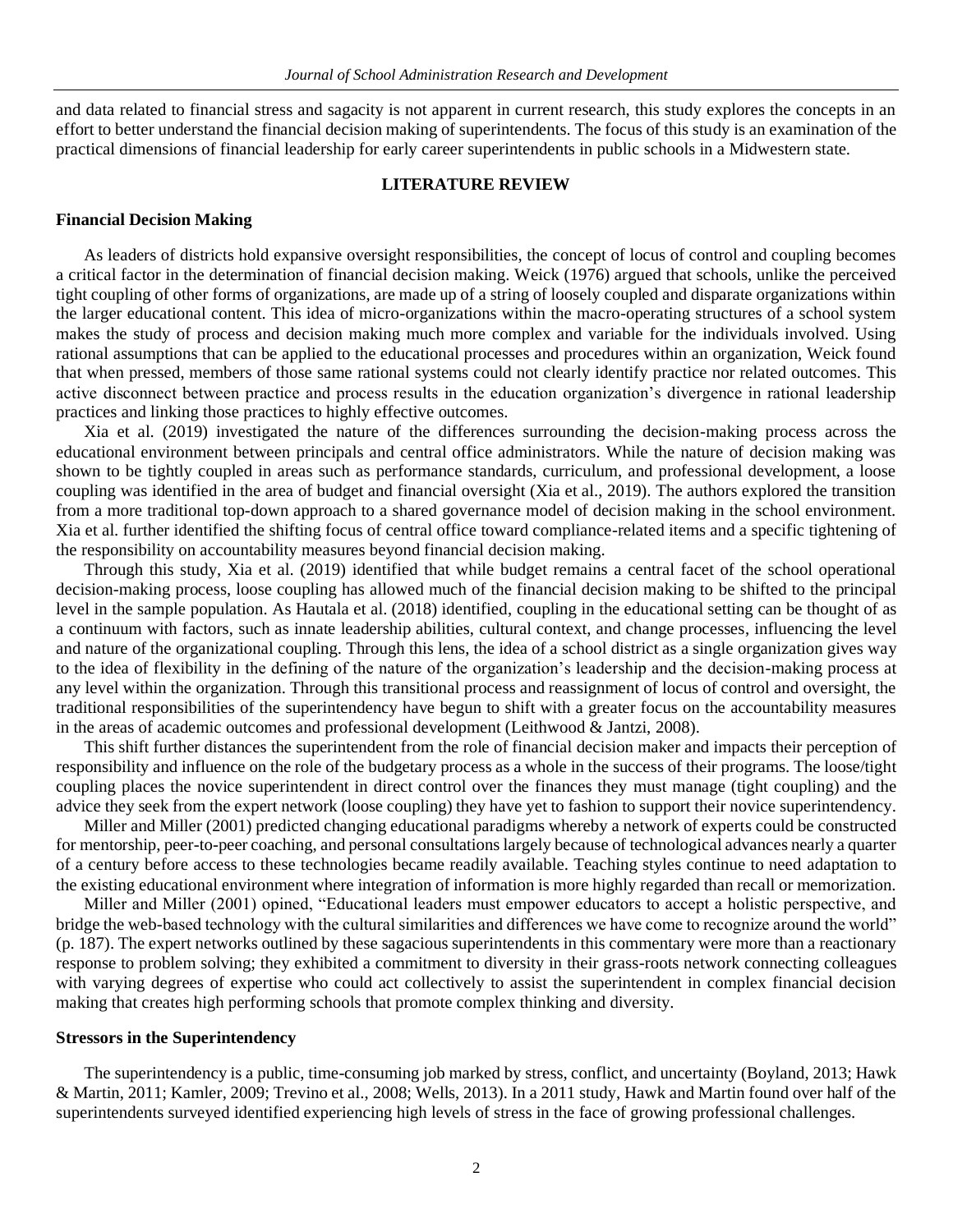Through their survey of current superintendents, authors Hutchings and Brown (2021) identified increasing academic expectations were often complicated by lack of adequate funding sources for the many mandates that any given district was forced to endure. Superintendents have to balance the complexities of competing needs of instruction, staff, and community expectations (Abshier et al., 2011). The resulting stress from this complexity resulted in lower joy satisfaction and performance outcomes from the district (Hutchings & Brown, 2021).

Communities place high demands on their superintendents as the face of the district responsible for pleasing multiple constituencies (Boyland, 2013; Hawk & Martin, 2011; Jenkins, 2007). The stress is compounded by increasingly diverse student populations, high-risk assessments, and evaluations coupled with decreasing funds, community support, and quality candidates for open positions (Bird, 2011; Boyland, 2013; Glass et al., 2000; Maxwell et al., 2014; Trevino et al., 2008). The conflict created from "the class between individual beliefs, the professional assignment and the political dimension in their task" (Norberg & Johansson, 2007, p. 285) opens superintendents up to criticism and vying interest from vying populations.

#### **Conceptual Framework**

As leaders of districts, superintendents make decisions over curriculum, personnel, and scheduling that impact every individual in the district. The responsibility of finance and budgeting for a district is immense and takes first-hand experience (Bird, 2011; Hawk & Martin, 2011). Superintendents need strong training in financial planning and management so they can "respond coherently to difficult financial times coupled with increased accountability" (Tripses et al, 2013, p. 9). In reflecting upon their personal skillsets, Bird (2011) found that current superintendents acquired their financial expertise from on-the-job training as they did not feel adequately prepared by their graduate programs.

A critical aspect of a superintendent's role is to exhibit flexibility in decision making based upon current contexts, such as dwindling financial resources (Klocko et al., 2019). Thus, through sustained mentoring, balanced preparation, and development of an expert network to inform financial decision making, early career superintendents are better able to reduce their financial stress and develop financial sagacity.



#### **Figure 1**

*Conceptual Framework for Development of Superintendent Financial Sagacity to Mitigate Financial Stress*

#### **METHOD**

For the purposes of this article, the authors focused on the interrelation of demographic and perception data to identify the factors that resulted in leadership around financial decision making. To explore this phenomenon, researchers collected and analyzed quantitative perception data, demographic data, and open-ended responses to gain a wholistic understanding of superintendent perceptions related to their own beliefs relating to financial leadership. Furthermore, the addition of qualitative data to quantitative results provides opportunities to consider data not included in the quantitative portion of the instrument alone.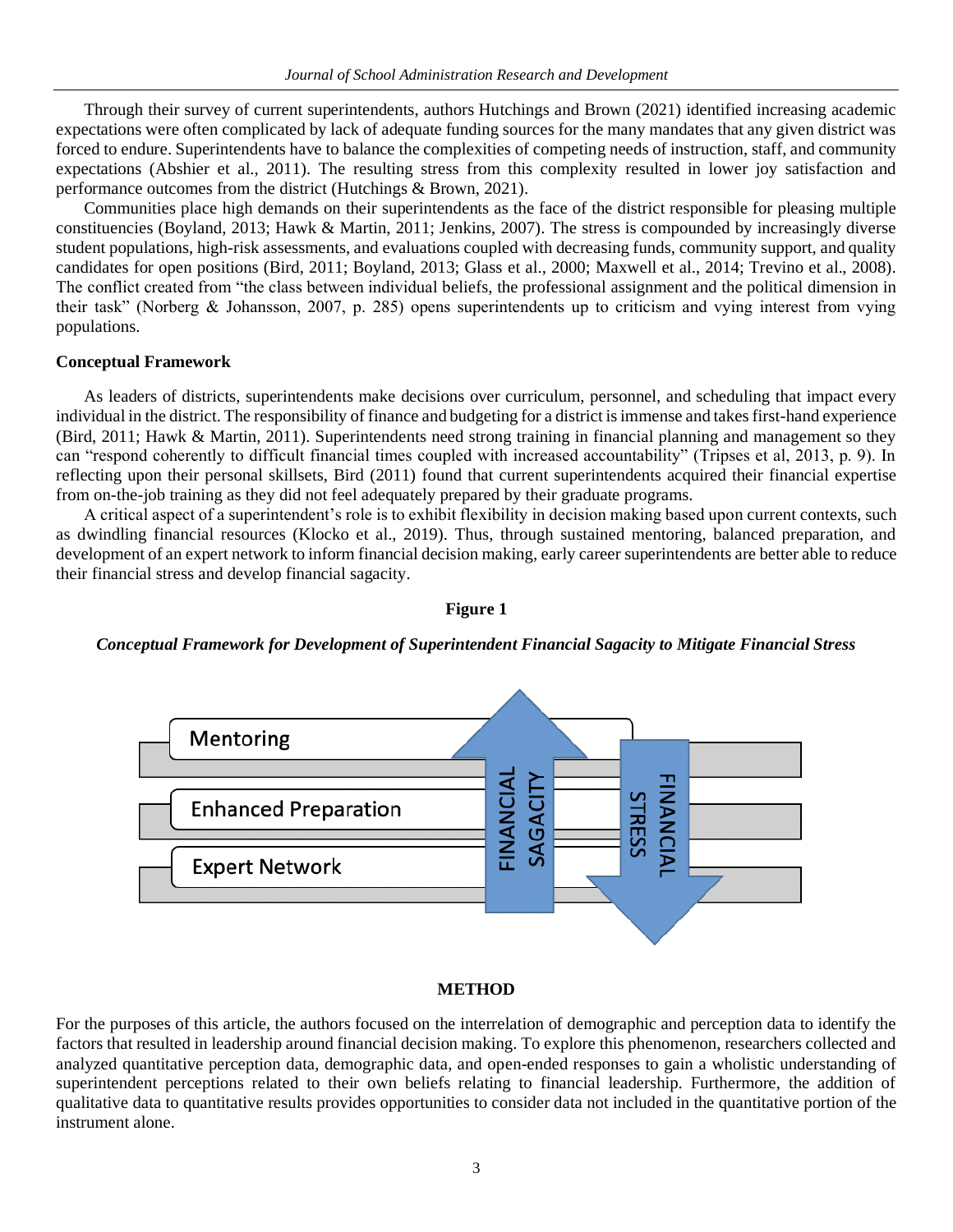First, quantitative survey data were analyzed to identify components, showing significant influence of individual factors on each other in the development of decision-making process and the perceptions educational leaders held. Second, openended responses were analyzed to provide contextual information related to our inquiry. Although this study does not employ mixed methods by design, narrative survey responses helped to inform the context surrounding the quantitative results. Through established qualitative data analysis, superintendent responses were sorted and cycled through a two-step analysis process. In vivo coding allowed for the salient terms and phrases of the superintendents to emerge unfiltered while second-cycle open coding afforded the development of categories based on the dimensions of responses.

#### **Instrumentation**

To collect data regarding the relationship between decision making, stress, and financial oversight responsibilities of the superintendent, we developed a survey (Appendix A) consisting of 38 questions that included a combination of dichotomous, nominal, ordinal, and open-ended responses. The instrument included questions based on a four-point Likert scale, rank ordering, constant sum, and rating responses. Open-ended responses and additional demographic data regarding the superintendent and the district were also included in the survey.

In order to establish content validity of the survey instrument, we conducted cognitive interviews with active or recently retired superintendents  $(n = 3)$  to pilot test the survey. We also piloted the instrument with four other experts with education, or survey methodology, expertise. We incorporated feedback at each stage of the pilot test to improve instrument clarity.

#### **Population and Sample**

Public school superintendents in a midwestern state  $(n = 562)$  were invited via e-mail to participate using the survey instrument developed for this study in 2016. For the purposes of this study, religious, private, and charter school leaders were not included in this exploratory study of public-school superintendents, due to the variation in the nature of the leadership position across differing school management types. Data for this exploratory study includes completed responses from 125 of the 562 superintendents invited to participate with a corresponding 27% response rate. To establish a confidence level of 95%, this response rate provided a 7% margin of error, well within the parameters of this exploratory study.

### **FACTOR ANALYSIS**

As a means of creating related components, all Likert-type questions were analyzed through an exploratory factor analysis. This analysis looked for internal consistency and significant relationships between individual factors within and between the established components. As a result of this analysis and Promax rotation, the data were successfully distributed to seven components within the specific area of financial decision making and oversight. Through further analysis of the resulting components, only component one resulted in a consistent average mean score greater than three across each of its contributing factors. This delineation identifies that while internal consistency and significance of the factor is established the overall impact on the resulting data was limited.

Component one's factors were focused on the leader's beliefs and perception of their own skills within the area of financial decision making. This component, when compared to the others, is focused internally on the leader's abilities and beliefs. This component diverges from the others in this way, while other components share a common thread of external influence and impacts on decision making and oversight.

Appendix B includes details regarding these factors and Cronbach's Alpha reliability results. Due to lower than optimal Cronbach's Alpha on several components, the authors included qualitative data rather than further reduce the number of questions to form the constructs. This approach allowed for the authors to address the consistency of the component without further limitation of the scope of the component construct, further limiting the ability to identify the impact of the component when measured through a regression analysis.

Through analysis of the participants' identification of the challenges to finances within their school districts, 45% of respondents identified the lack of confidence in the state school funding formula as most significant. This finding identifies the unity of perception and the importance that the predictive budgeting, through an understood formula could provide. Alternatively, only a single respondent identified a lack of community support of shared governance practices as the most significant factor.

Through analysis of the three factors that were ranked the highest; (1) Lack of confidence in the state funding formula, (2) Lack of innovative solutions to reductions in revenue, and (3) Stakeholders do not understand the complexity of school finance, the common theme is the complexity of school finance both internal and external to the school district.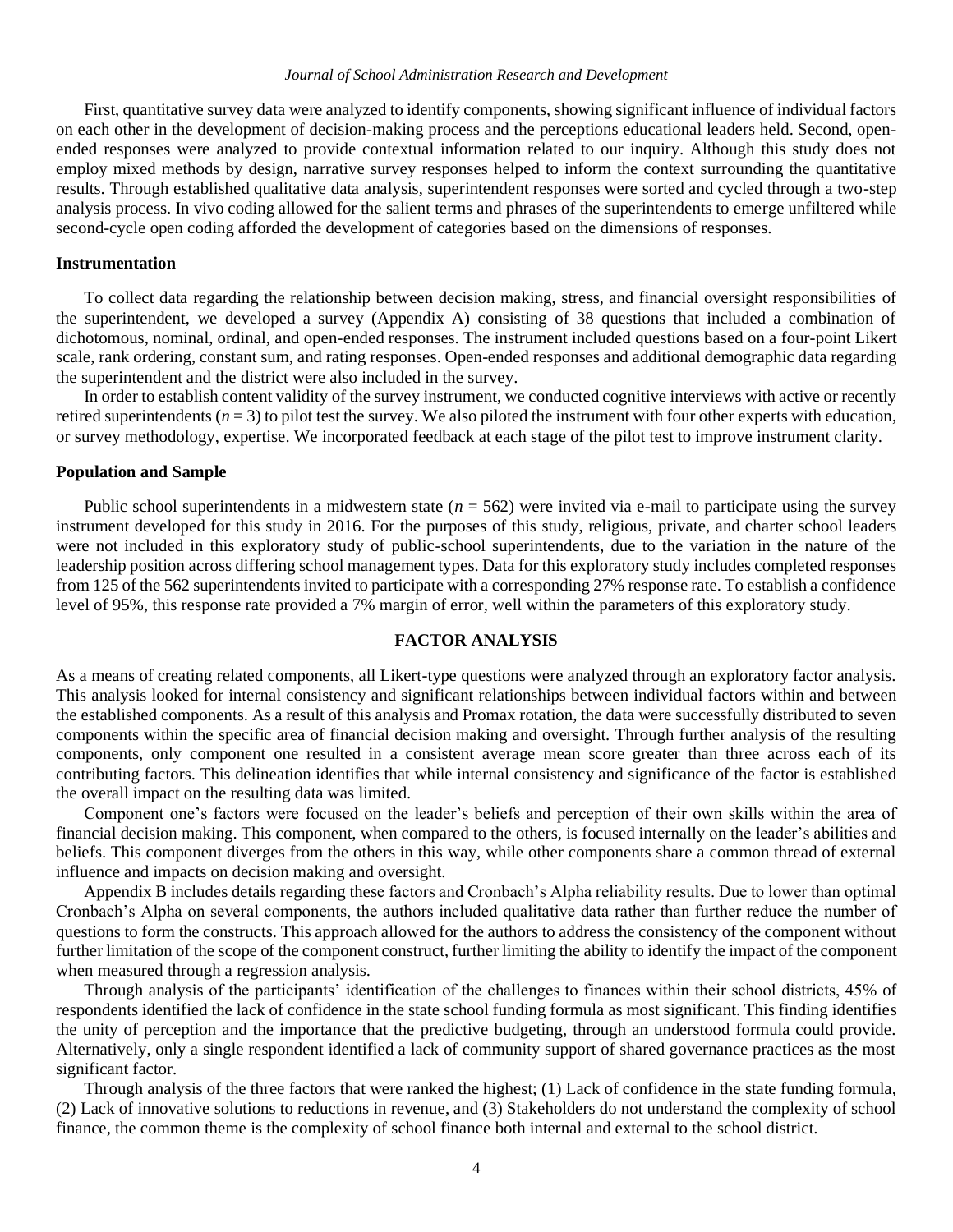For the purposes of this article, the authors focused on two of the identified factors most closely associated with financial leadership sagacity: financial decision making and stressors associated with financial leadership.

#### **Table 1**

|                            | $\boldsymbol{n}$    | Valid % |
|----------------------------|---------------------|---------|
| <b>Highest Degree Held</b> |                     |         |
| <b>BA</b>                  | $\mathbf{1}$        | $.8\,$  |
| MA (Education)             | 56                  | 44.8    |
| PROFESSIONAL (MBA/JD)      | $\overline{2}$      | 1.6     |
| <b>SPECIALIST</b>          | 27                  | 21.6    |
| DOCTORATE (EdD/PhD)        | 39                  | 31.2    |
| Salary Range               |                     |         |
| < 80,000                   | 10                  | 6.7     |
| 80,000-99,999              | 24                  | 16.1    |
| 100,000-124,999            | 38                  | 25.5    |
| 125,000-124,999            | 38                  | 25.5    |
| >150,000                   | 15                  | 10.1    |
| Superintendent Tenure      | In Any District     |         |
| $< 1$ year                 | 11                  | 7.4     |
| 1-3 years                  | 27                  | 18.1    |
| 3-5 years                  | 24                  | 16.1    |
| 5-10 years                 | 31                  | 20.8    |
| $> 10$ years               | 32                  | 21.5    |
|                            | At Current District |         |
|                            | 13                  | 8.7     |
|                            | 37                  | 24.8    |
|                            | 26                  | 17.4    |
|                            | 40                  | 26.8    |
|                            | 7                   | 4.7     |

#### *Participant Demographic Profile*

## **FINANCIAL DECISION MAKING**

Superintendents report high levels of confidence related to providing financial oversight for the district. Superintendents overwhelmingly agreed or strongly agreed (94%) that they provide the necessary financial oversight for their district. Further, 86.8% of the respondents agreed or strongly agreed that they are confident in their ability to negotiate with private companies.

#### **Influence on Financial Decision Making**

Through analysis of the participants' rankings of the information the participants rely upon when making financial decisions, no one variable was identified by more than 50% of the respondents at any given level. Due to the disbursement of the rankings, the top three factors were then considered as a group. Through this approach the top three factors could be identified with a majority of responses for consideration in this study. While data collection, such as an audit, was identified most frequently as first in rank, the network of colleagues, when considered collectively with the data collection accounted for a clear influence as either a first or second rank, surpassing the other listed influencers as shown in Table 2.

We argue that this would suggest that the district administrator may be best served in developing an expert network in financial decision making whereby decisions are not made in isolation from other influencers, but rather as an integrated system and informed by data collection, such as an audit .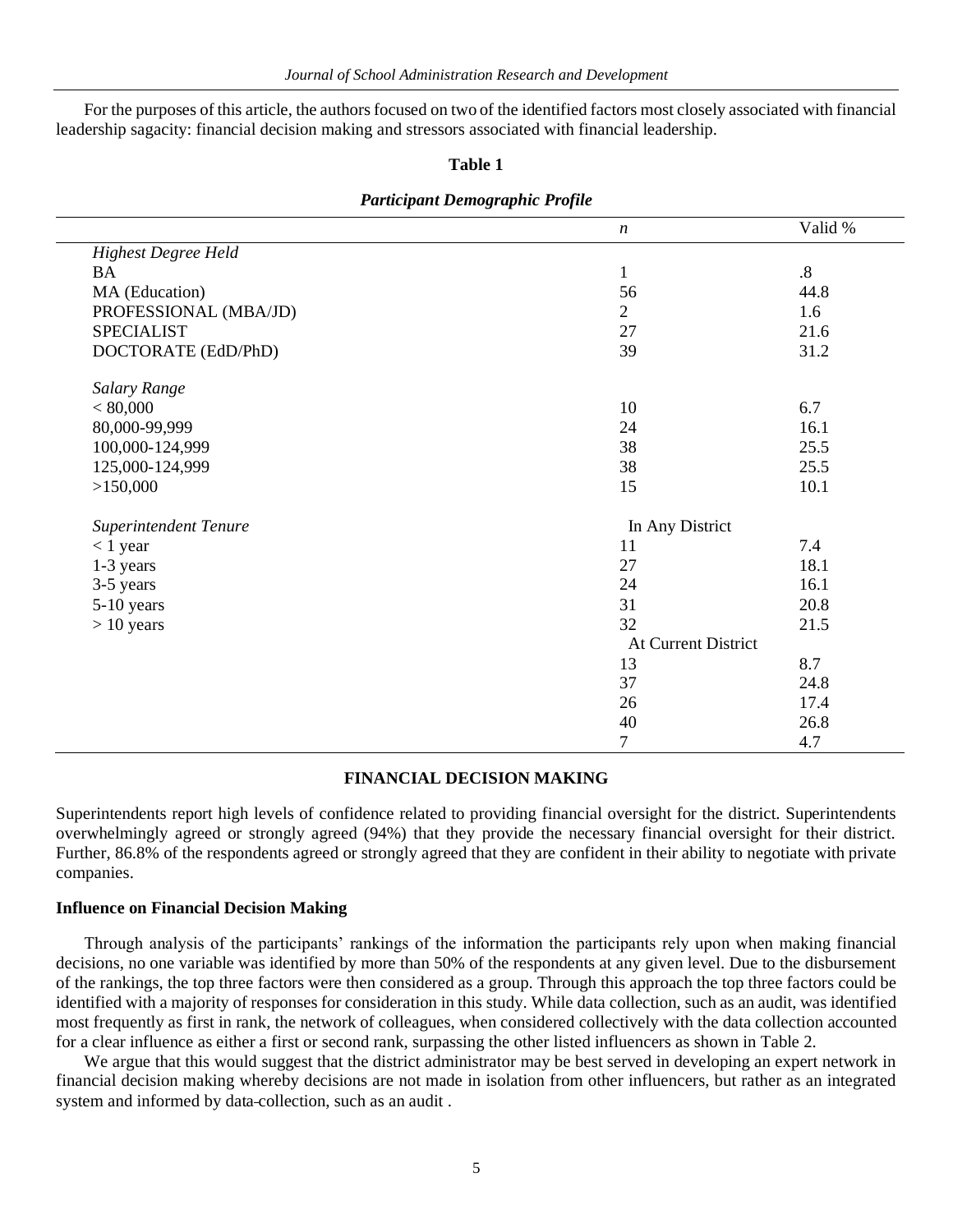*Journal of School Administration Research and Development*

**Table 2**

| эсц-кероней типиетсез он эйрегинениет т типсии Decision тикинд |                   |             |                |  |  |  |  |  |
|----------------------------------------------------------------|-------------------|-------------|----------------|--|--|--|--|--|
| Influencer                                                     | Ranking $(1)$     | Ranking (2) | Ranking $(3)$  |  |  |  |  |  |
| Data Collection (such as an audit)                             | 36.3              | 24.2        | 19.4           |  |  |  |  |  |
| Network of Colleagues                                          | 27.4              | 37.9        | 25.0           |  |  |  |  |  |
| Professional Organizations                                     | 16.9              | 18.5        | 18.5           |  |  |  |  |  |
| ISD/RESD Superintendent                                        | 6.5               | 12.9        | 21.8           |  |  |  |  |  |
| <b>University Preparation Programs</b>                         | 2.4               | 2.4         | 6.5            |  |  |  |  |  |
| <b>Research Journals</b>                                       | $\boldsymbol{.8}$ | 3.2         | 8.1            |  |  |  |  |  |
| <b>Trade Journals</b>                                          | $\Omega$          | $\theta$    | .8             |  |  |  |  |  |
| Other                                                          | 9.7               | .8          | $\overline{0}$ |  |  |  |  |  |
|                                                                |                   |             |                |  |  |  |  |  |

## *Self-Reported Influences on Superintendent Financial Decision Making*

*Note:* Expressed as percentages of respondents selecting each entity within their rank order.

Of particular concern is the reported level of exclusion of *community leaders* (54%) and *professional organizations* (56%), as one in two superintendents reported these groups had no influence on their decision making and as such, would not be included in the expert network. A network of professional colleagues serving to influence financial decision making was also evident in open ended responses as one superintendent endorsed, "Collaborating with other superintendents as well as a positive relationship with our ESD and my business manager" and another reported "Networking with peers, experience, and observation of former superintendents".

## **Level of Experience Related to Finances and Decision Making**

Experience plays a role in decision making for superintendents as does perceptions related to financial ability to cover short-term and long-term emergencies and initiatives in school districts. Years of experience may be linked to financial decision making in a meaningful way.

The sample population was nearly evenly divided between superintendents with five or fewer years as a superintendent and those with five or more years of experience as shown in Table 3. These data were not included in the factor analysis and as such we were able to account for the difference in the sample of 149 and respondents to this question  $(n = 125)$ . In addition to years of experience, short-term emergencies and long-term initiatives are dependent on the financial outlook of a school district and may be used to better understand the nature of financial decision making for early career superintendents as described in Table 4.

Short-term emergencies and long-term initiatives are dependent on the financial outlook of a school district and may be used to better understand the nature of financial decision making for early career superintendents. As seen in Table 4, we report a statistically significant difference between the level of experience and perceived worry over whether district finances were stable enough to cover short-term emergencies. Appendix C presents ANOVA results for all factors that met homogeneity of variance threshold  $(< .05)$ .

Superintendents with one to three years of experience  $(n = 27)$  were more likely to report being worried about district finances being stable enough to cover short-term emergencies compared to superintendents with 10-15 years of experience  $(n = 20)$  as shown in Table 4.

We speculate that novice superintendents who did not have adequate financial leadership preparation, or do not have expert financial advisors, may be more disposed to experience financial-leadership workplace worry that could impact their financial decision making.

As for other levels of experience, no other variables were statistically significant indicating a possible increase in financial sagacity as superintendents gain experience. Consequently, we propose that as experience reaches 15 years or more, superintendents experience worry potentially based on personal, yet extensive, experience and knowledge of financial cycles or trends as it relates to short-term emergencies.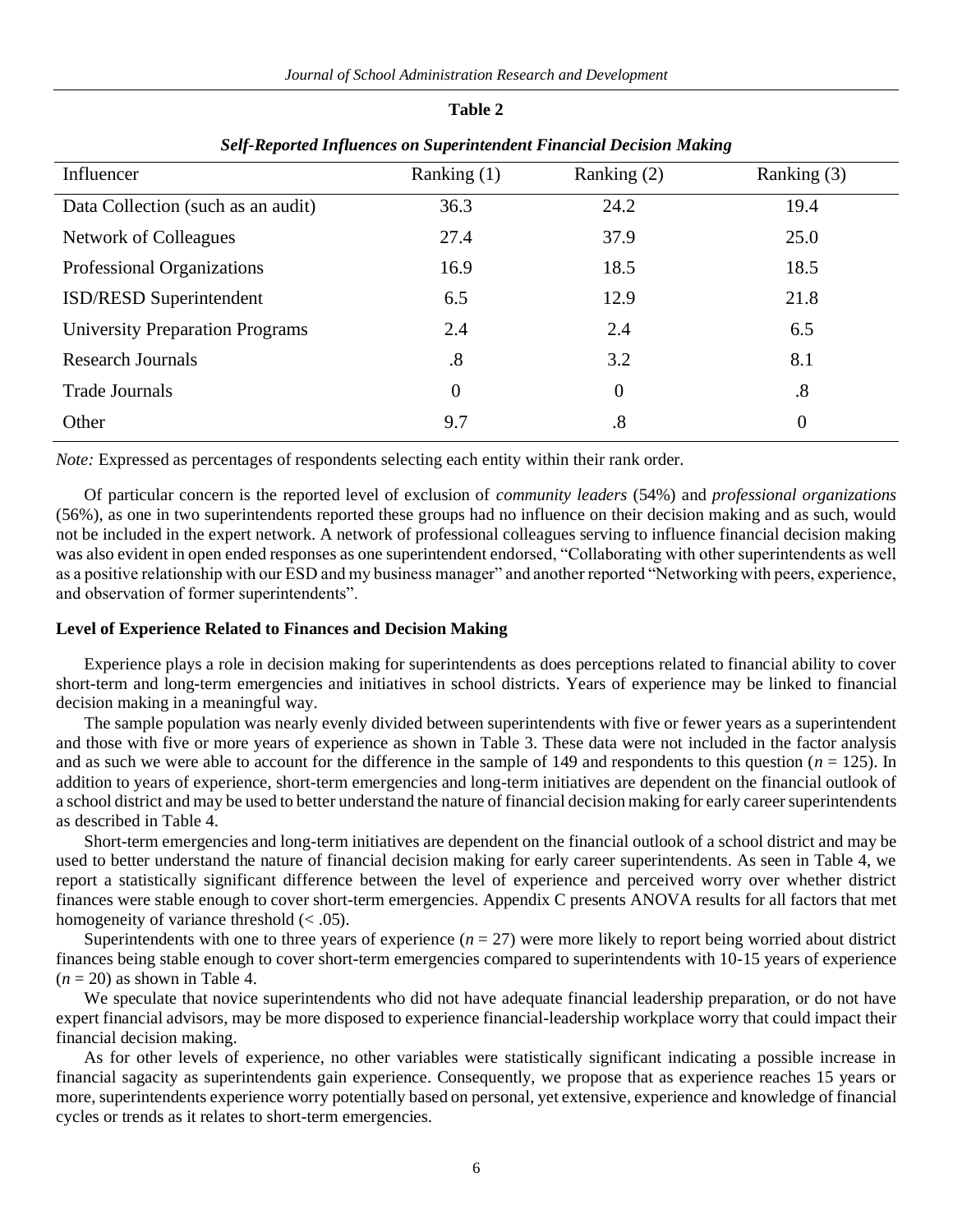| וחו<br>16<br>н |  |
|----------------|--|
|----------------|--|

| Years of Experience in Any District | n   | $\%$ |
|-------------------------------------|-----|------|
| Less than one year                  | 11  | 8.8  |
| One to three years                  | 27  | 21.6 |
| Three to five years                 | 24  | 19.2 |
| Five to ten years                   | 31  | 24.8 |
| $10-15$ years                       | 20  | 16.0 |
| More than 15 years                  | 12  | 9.6  |
| Total                               | 125 | 100  |
|                                     |     |      |

*Years of Experience as Superintendent in Any District*

| ۰,<br>× |  |
|---------|--|
|---------|--|

*Posthoc Comparison of Mean Differences Defined by Participant Years of Experience and Worry Related to Short-Term Emergencies*

|    | Variable           |                | 2              | 3              | 4               | 5              | 6              |
|----|--------------------|----------------|----------------|----------------|-----------------|----------------|----------------|
| 1. | Less than 1 year   | 2.09<br>(.701) | $-0.835$       | $-0.326$       | $-0.199$        | $-0.009$       | $-0.576$       |
|    | 2. 1-3 Years       |                | 2.93<br>(.874) | 0.509          | 0.636           | $0.826*$       | 0.259          |
| 3. | 3-5 Years          |                |                | 2.42<br>(.929) | 0.126           | 0.317          | $-0.25$        |
| 4. | 5-10 Years         |                |                |                | 2.29<br>(1.006) | 0.19           | $-0.376$       |
| 5. | $10-15$ Years      |                |                |                |                 | 2.10<br>(.968) | $-0.567$       |
| 6. | More than 15 years |                |                |                |                 |                | 2.44<br>(.954) |

*Note:*  $* p < .05$ *. M* and *SD* (in parenthesis), included on diagonal.

Worry related to long-term improvement initiatives also showed a relationship to level of experience. More specifically, there is a statistically significant difference between superintendents with less than one year of experience, who reported less worry, and those with one to three years of experience. Furthermore, superintendents with one to three years of experience were more likely to worry about covering long-term improvement initiatives in the district compared to those with 10-15 years of experience as shown in Table 5. This finding clearly indicates the need for financial mentorship for novice superintendents that lasts a minimum of three years.

In the first year as a superintendent, the demands of instructional and financial leadership may be so overwhelming that the novice superintendents don't yet know what they don't know. Correspondingly, superintendents with one to three years of experience reported feeling overwhelmed with the responsibility of managing the finances of a school district compared to those with 10 or more years.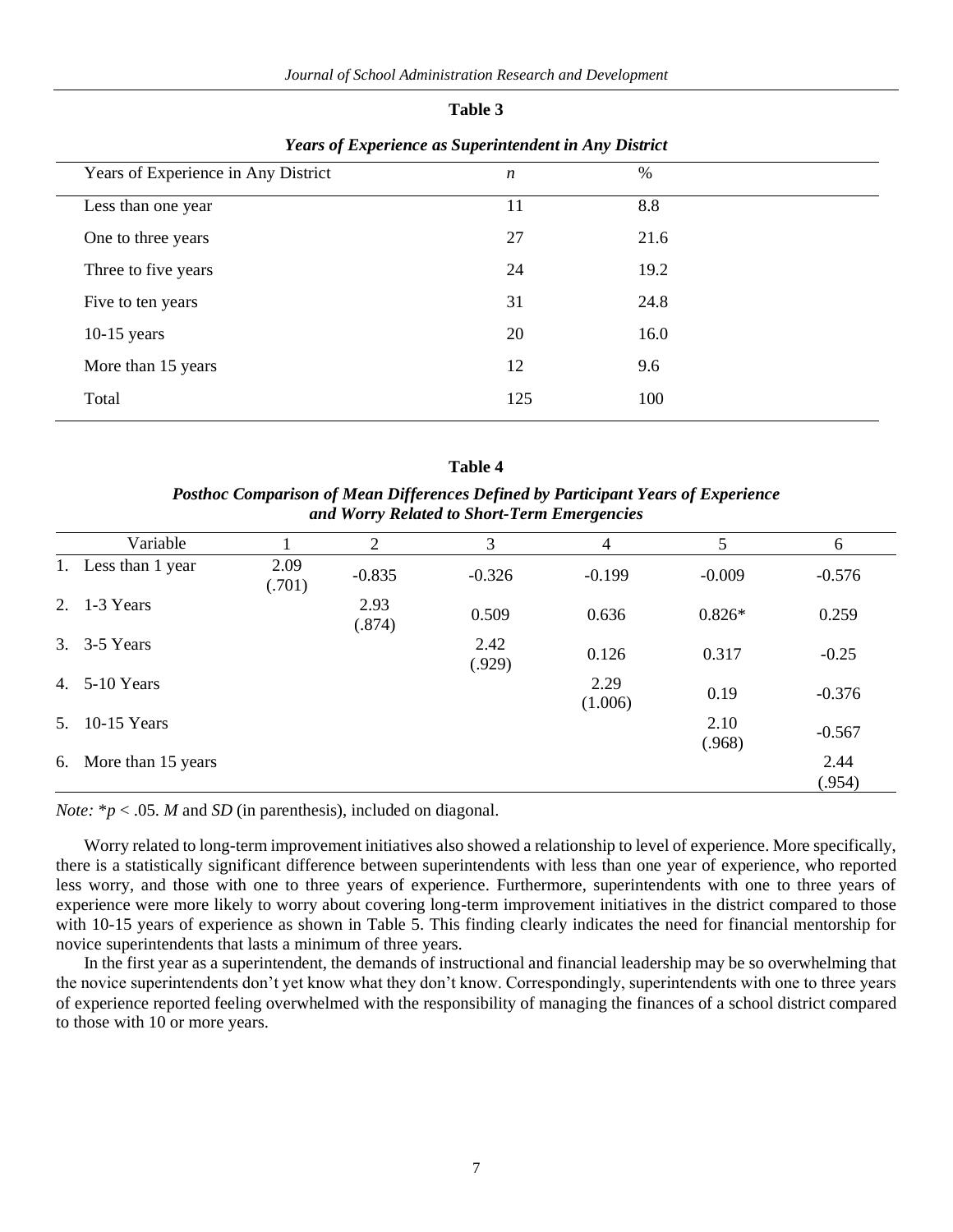#### **Table 5**

| Variable     |                | $\overline{2}$ | 3               | 4              | 5              | 6              |
|--------------|----------------|----------------|-----------------|----------------|----------------|----------------|
| $<$ 1 year   | 2.55<br>(.934) | $-0.973*$      | $-0.413$        | $-0.422$       | $-0.055$       | $-0.871$       |
| 1-3 Years    |                | 3.52<br>(.700) | 0.56            | 0.551          | .919*          | 0.102          |
| 3-5 Years    |                |                | 2.96<br>(1.083) | $-0.009$       | 0.358          | $-0.458$       |
| 5-10 Years   |                |                |                 | 2.97<br>(.948) | 0.368          | $-0.449$       |
| 10-15 Years  |                |                |                 |                | 2.60<br>(.821) | $-0.817$       |
| $> 15$ years |                |                |                 |                |                | 3.42<br>(.996) |

*Posthoc Comparison of Mean Differences Defined by Participant Years of Experience and Worry Related to Long-Term Improvement Initiatives*

*Note:*  $* p < .05$ . *M* and *SD* (in parenthesis), included on diagonal.

As with short-term emergencies, no other variables were statistically significant indicating a possible increase in financial sagacity as superintendents gain experience and that as superintendents reach more than 15 years of experience, worry is potentially based on experience and knowledge as financial sagacity increases over time related to long-term improvement initiatives.

As another indicator of stress, we asked our sample to rate the degree to which they feel overwhelmed with the responsibility of managing the finances of a school district. Table 6 includes specific Posthoc results comparing the same groups. Results are consistent with years of experience and other stress-related questions. Superintendents in our study with one to three years of experience reported a greater degree of feeling overwhelmed compared to superintendents with 10 or more years of experience providing further evidence that experience matters in a significant way when it comes to stress.

Consistent with other stress related variables, no other variables were statistically significant indicating a possible increase in financial sagacity as superintendents reach more than 10 years of experience. Upon examination of the respondents' level of confidence in their ability to communicate details regarding finances of the district to principals, teachers, and other staff, there was a statistically significant difference between superintendents with less than one year of experience and those with more than 10 years of experience at their current district to develop enhanced superintendent sagacity. This result identifies that through years of experience within a given district, the superintendent garners the ability to effectively communicate the financial status to their given educational community. This is a unique result in that the years of experience in a given district have a greater impact than the years of overall experience for an educational leader.

#### **Stressors Associated with Financial Leadership**

To determine levels of stress related to finances of the school district, we asked superintendents about covering shortterm emergencies and long-term improvement initiatives and feeling overwhelmed with the responsibility of managing the finances of a school district. To add context to the financial outlook of the districts represented in this inquiry, we found an average fund balance of \$2.8 million and a district average of 48% disadvantaged, as resourced by publicly available free or reduced lunch qualification data for those districts represented by superintendents participating in this study.

#### **Balancing Instructional and Financial Leadership**

In examining the stressors facing superintendents in this Midwestern state that focus on financial leadership, we found that roughly one in every three respondents  $(n = 43)$  agreed or strongly agreed that they feel overwhelmed with the responsibility of managing the finances of a school district. Moreover, 79.4% agreed or strongly agreed that it is difficult to balance the responsibilities of being a financial manager and instructional leader, and a solid 36% of the superintendents participating in this study indicated that superintendents are not prepared to manage the finances of a school district. A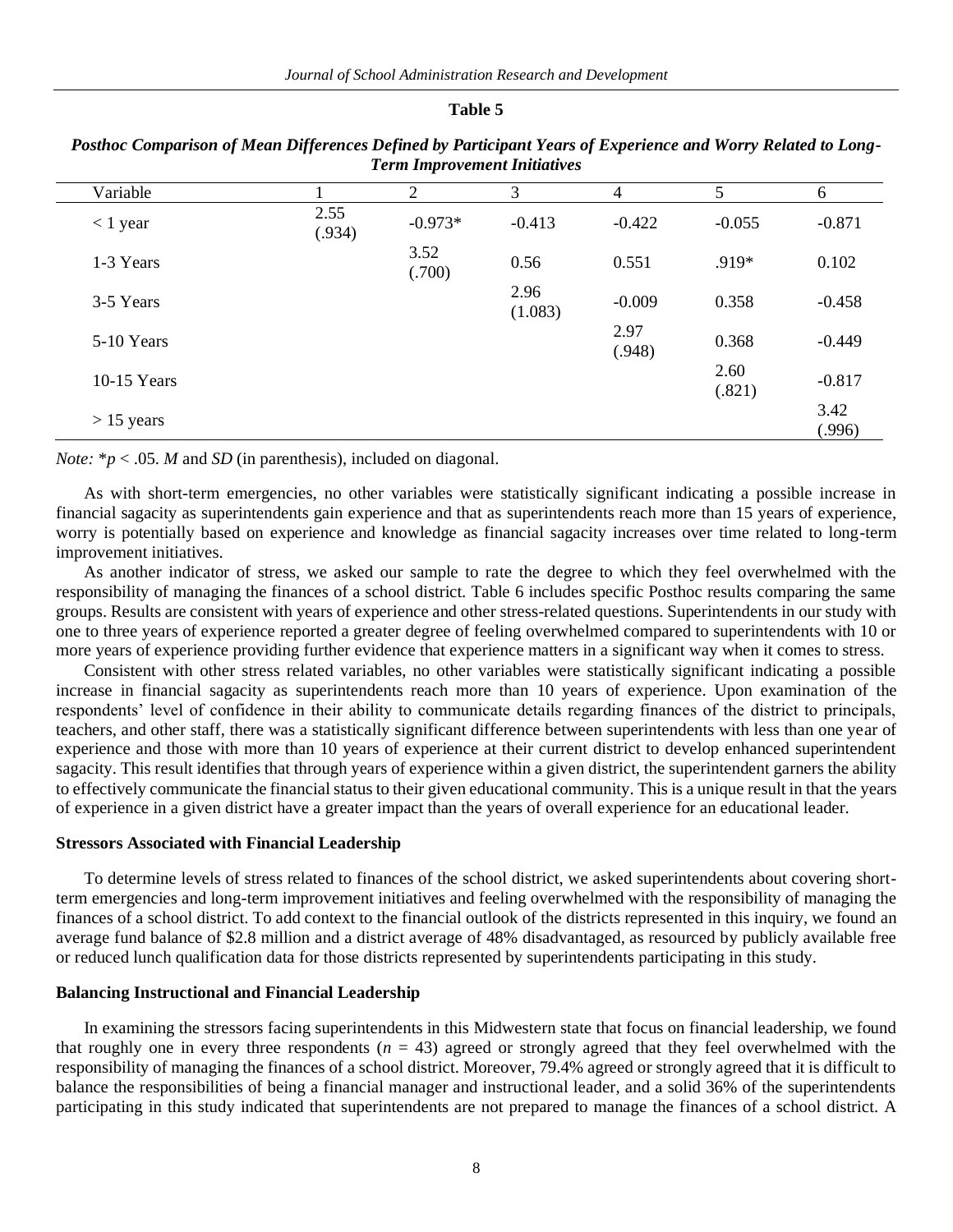significant, yet smaller percentage (31%) indicated that superintendents lack sufficient knowledge of financial operations to manage school districts.

#### **Table 6**

| Posthoc Comparison of Mean Differences Defined by Participant Years of Experience and Feeling Overwhelmed with |
|----------------------------------------------------------------------------------------------------------------|
| <b>Responsibility of Managing the Finance of a School District</b>                                             |

| Variable                        |                | 2              | 3              | 4              | 5              | 6              |
|---------------------------------|----------------|----------------|----------------|----------------|----------------|----------------|
| 1. $\lt$ 1 year                 | 2.09<br>(.539) | $-0.428$       | $-0.284$       | $-0.209$       | 0.341          | 0.424          |
| 2. $1-3$ Years                  |                | 2.52<br>(.802) | 0.144          | 0.219          | $.769*$        | $.852*$        |
| 3. 3-5 Years                    |                |                | 2.38<br>(.824) | 0.075          | 0.625          | 0.708          |
| 5-10 Years<br>4.                |                |                |                | 2.30<br>(.794) | 0.55           | 0.633          |
| $10-15$ Years<br>5 <sub>1</sub> |                |                |                |                | 1.75<br>(.550) | 0.083          |
| 6. > 15 years                   |                |                |                |                |                | 1.67<br>(.492) |

*Note:*  $* p < .05$ *. M* and *SD* (in parenthesis), included on diagonal.

#### **Concern for the Profession**

Superintendents provided their insights about whether they worry when learning of superintendents losing their jobs because of lack of sufficient knowledge of financial operations, balancing budgets, and borrowing funds. Nearly three of every five respondents ( $n = 78$ ) expressed worry when they learned of superintendents who have lost their jobs because they lacked sufficient knowledge of financial operations to manage a school district.

The ethics of profession focuses on ethical decision making and provides leaders with the foundational knowledge needed to lead a learning organization (Shapiro & Gross, 2013). With 36% of superintendents categorizing their district as in declining economic condition, more experiences with financial oversight and policies would be advantageous to aspiring superintendents (Finnan & McCord, 2015).

#### **RESULTS**

In order to gather qualitative data to address our research in a holistic manner, participants responded to the question, *What were some of the creative strategies or solutions that emerged from your financial decision making?* The strategies shared by these superintendents clustered around three key areas both supporting and tangential to the quantitative findings: (a) facilities and administrative streamlining, (b) district reorganization, and (c) student enrollment.

#### **Facilities and Administrative Streamlining**

Superintendent respondents expressed the extent to which exhaustive procedures were pursued to explore cost savings throughout the district. These procedures included special attention to savings within facilities management and the stacking of administrative responsibilities across a reduced workforce at the district and building level. As one superintendent recalled, "All expenditures are based on a full-scale review of our costs [to] stay with our parameters of costs. Nothing was overlooked, down to the cost of a piece of pizza."

Furthermore, facilities and administrative streamlining included suggestions ranging from turning the heat down in buildings to renegotiating contracts with faculty, as reported by this sagacious superintendent:

I shut our middle school down so we could be more efficient with our "people" and share less staff. We then had the senior center move into the building and charged them rent. We then rented out other classroom to ISD programs and our own alternative education program. "Re-purposing" was the word we used. We implemented a catering department to increase revenues in our food service program so that we could continue to function at a high level for our students.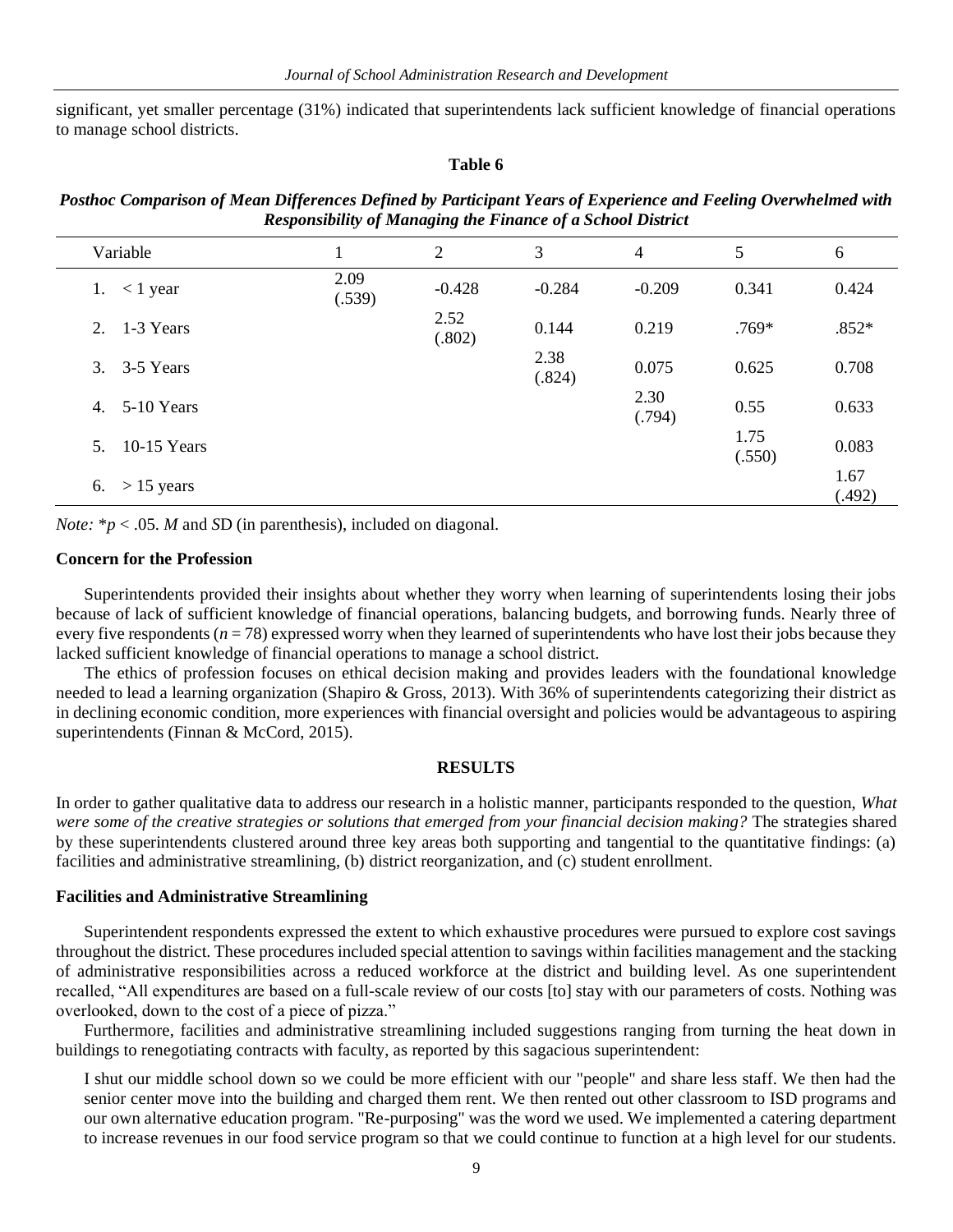We went to a drop and go busing system for our athletic teams. Many schools are very close in proximity and we were finding that our buses were coming back from these places empty. We began sending one of the coaches with the school van to bring the few home who did not get rides from their parents. We still bused the students to the games to ensure they got there on time.

Another approach to cost savings through administrative streamlining mentioned by superintendents included the renegotiation of teacher contracts cited by this superintendent, "The negotiation of a new long-term teacher's contract that created professional levels rather than steps; tying pay with performance and evaluation, whereby pay over time was reduced; created dual role positions."

#### **District Reorganization**

When considering district reorganization, superintendents focused on reducing costs through building closures, increasing class sizes, faculty, and staff layoffs, and expanding administrator responsibilities. Superintendents seeking collaboration with external organizations are looking to share services and administrative functions with other non-profit, or educational entities as identified by this list provided by another astute superintendent:

- 1. Collaboration with area foundations to support after-school intervention programs.
- 2. Performance contracting for facility maintenance/repairs.
- 3. Financial decision making at the expense of professional development for all staff members.
- 4. Larger class sizes; and
- 5. Combined administrative positions.

Beyond competition for students, superintendents are also forced to look for innovative ways to generate revenue as they seek to sustain financial leadership over the short and long terms, adding to their workplace stress over matters only tangentially related to instructional leadership. Grant seekers reported exploring all levels (local, state, national) to support ongoing costs and new initiatives. This initiative implemented in one district illustrates a sustainable and economic solution that may in fact generate new revenue streams:

We worked a deal with the city to get a variance for a private well. We are in the city limits and have to pay for city water. We basically had to stop watering everything in the district except the football field . . . which costs \$10,000 per year to keep green. The well will allow us to not only save \$10,000 per year in irrigation costs . . . we will be able to irrigate more space thus making a more inviting campus for prospective students and parents.

### **Student Enrollment**

Within the neoliberal economy, public school districts compete with neighboring districts student-by-student, to receive the per-pupil funding allowance (Jones, 2018). As a result, in this era of free-market capitalism, deregulation, and significant reductions in state and federal funding to support public education, superintendents have been forced to lead marketing and branding campaigns to better position their districts with parents who are shopping for the best schools. Beyond marketing and local recruitment initiatives, superintendents looking to increase enrollments opened online (virtual) schools, strengthened foreign exchange programs, increased dual credit options, chartered schools, and aggressively recruited schools of choice and international students. As one superintendent related, "We opened a Virtual Schools (High School, Adult Education) with a state partner. We share the revenue, but we have very little overhead."

Other superintendents used similarly creative and competitive approaches to increasing student enrollment and limiting competition by "building an early childhood program [and] purchasing a school building before a charter could buy it. Also, by partnering with Christian Schools [through a] shared partnership taking over the County Youth Facility and hiring/providing paraprofessionals to the county"

Competition for students also increases with the financial funding uncertainties at the state and federal levels exacerbating the levels of stress associated with financial management. In the quest for additional students, superintendents reported they developed a foundation to raise funds for professional development grants and projects. Others implemented tuition-based preschool and overwhelmingly, these educators have spearheaded branding and marketing programs to maintain and draw students. More specifically, one district focused on "Marketing the district [creating] schools of choice videos and literature, the review [of] each position as vacated to consider position cuts by attrition [and the] combination of services with local districts."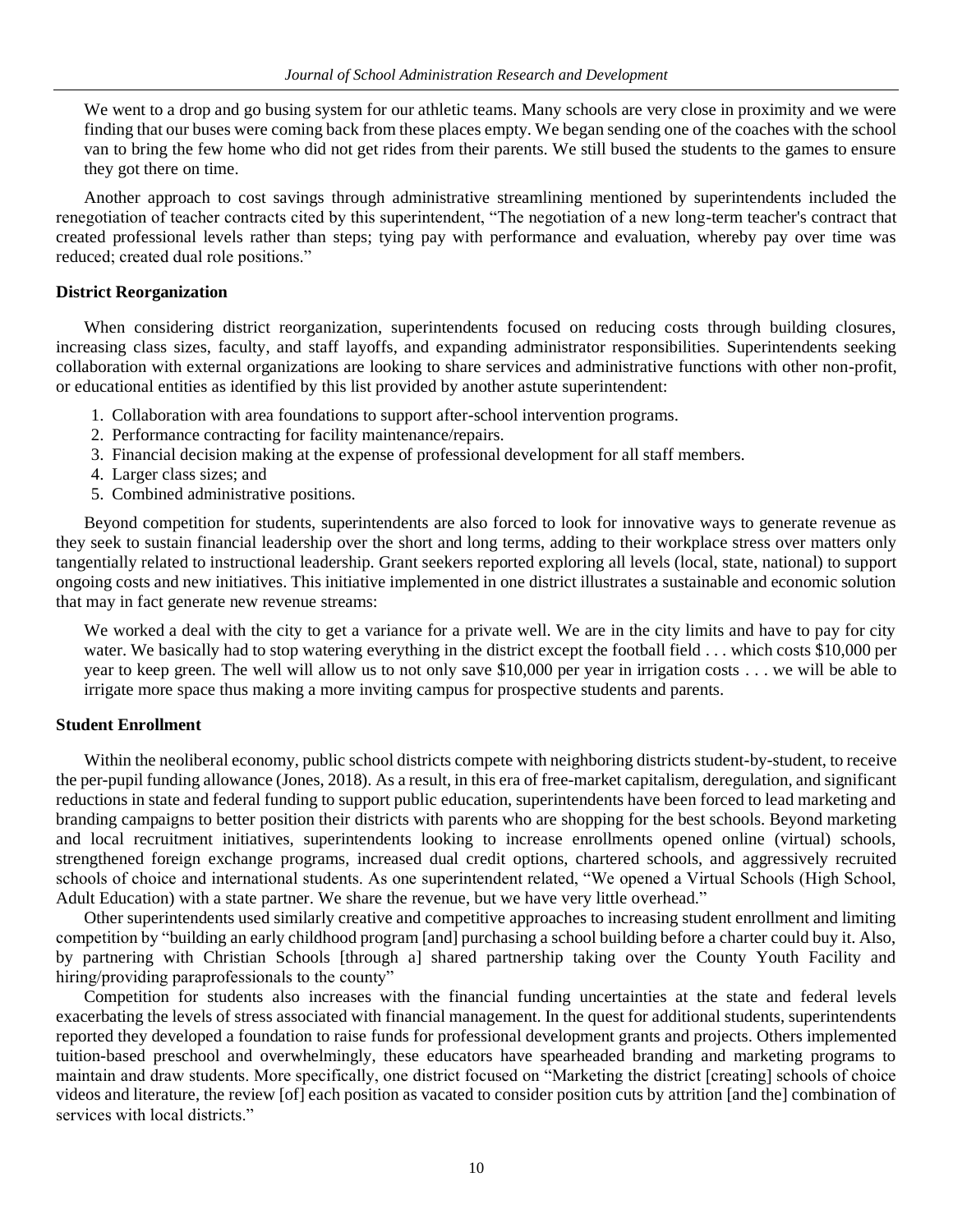Other creative approaches to increasing student enrollments while simultaneously decreasing overall costs included the development of partnerships with local community colleges. Through partnerships with local community colleges, districts were able to market themselves as destination districts and double count coursework. As one superintended stated, "By establishing an enhanced dual enrollment program that allowed for reduced district teacher FTE by developing contracts for college coursework with our local community college." This district also developed a "blended instruction course model for high school technology classes."

#### **New Direction for District Financial Leadership**

For school districts in general, there is little doubt that finances are one of the most immediate and often daunting challenges facing school leaders, especially the superintendent of schools. Assuring the alignment between financial oversight and savviness to students' needs becomes more critical as funding uncertainties coupled with enhanced accountability for K-12 educational leaders evolves.

#### **Distributive Financial Leadership**

Executive financial oversight and decision making balanced with shared decision making will continue to be of importance as the role of the superintendent evolves to meet new challenges. Given this trend, the importance of shared decision making among superintendents, faculty, staff, and building leaders, as well as other stakeholders, such as local board members. should be explored. Our study indicates superintendents rely heavily on their expert network of peers and district financial audit data to inform their decision making related to school finances. As superintendents face financial challenges, relying solely on the advice from a singular network of peers, or on the results of contracted audits, may limit the level of stakeholder trust afforded to the superintendent. Additionally, superintendents seeking innovative financial practices may be limiting themselves by using experiential advice that may have been effective for yesterday's problems but fall short in light of current fiscal challenges. Expanding the network to more fully include consul from professional organizations, current researchers, board of education members, and other stakeholders will update the onus of financial oversight and decision making in school districts into a more distributive model, fostering a culture of ownership rather than one of oversight.

#### **Preparation and Professional Development**

Given that there may be little expectation that stakeholders or principals understand the complex nature of school finances and the often-held notion that decision making is primarily the responsibility of superintendents, superintendent preparation and certification curriculum should be inclusive of financial as well as instructional leadership best practices as they broaden their perspective on current trends in financial leadership. Superintendents need strong training in financial planning and management so they can "respond coherently to difficult financial times coupled with increased accountability" (Tripses et al, 2013, p. 9). The training and support systems necessary to be a successful financial leader are critical and it is paramount that superintendents secure financial knowledge and data in order to make appropriate decisions based on the needs of students within districts with input from stakeholders.

Superintendents identified four major components of their expert network: (a) internal expertise, (b) professional network of colleagues, (c) past experiences in administrative roles, or (d) formal training through degree programming or professional development. Concerns may arise from superintendents relying too heavily on the internal expertise of their staff or the intentions of their professional network of colleagues. With the weight of importance placed on the financial stability of a district, it is crucial that superintendents are able to effectively guide their district through a clear understanding of what is required for effective financial decision making. Past experiences can provide insight at the building level, but fund balances, visioning, strategic planning, and school improvement initiatives require a broader understanding of the district and state environment.

Superintendents support the idea that institutions of higher learning, through traditional educational degree programing and professional development offerings, need to better provide superintendents and aspiring superintendents with training on financial innovation, leadership, and expertise. According to Tripses et al. (2013), superintendents also indicated a need for mentorship and coaching on time-management, self-care in order to fulfill the requirements of this increasingly demanding job.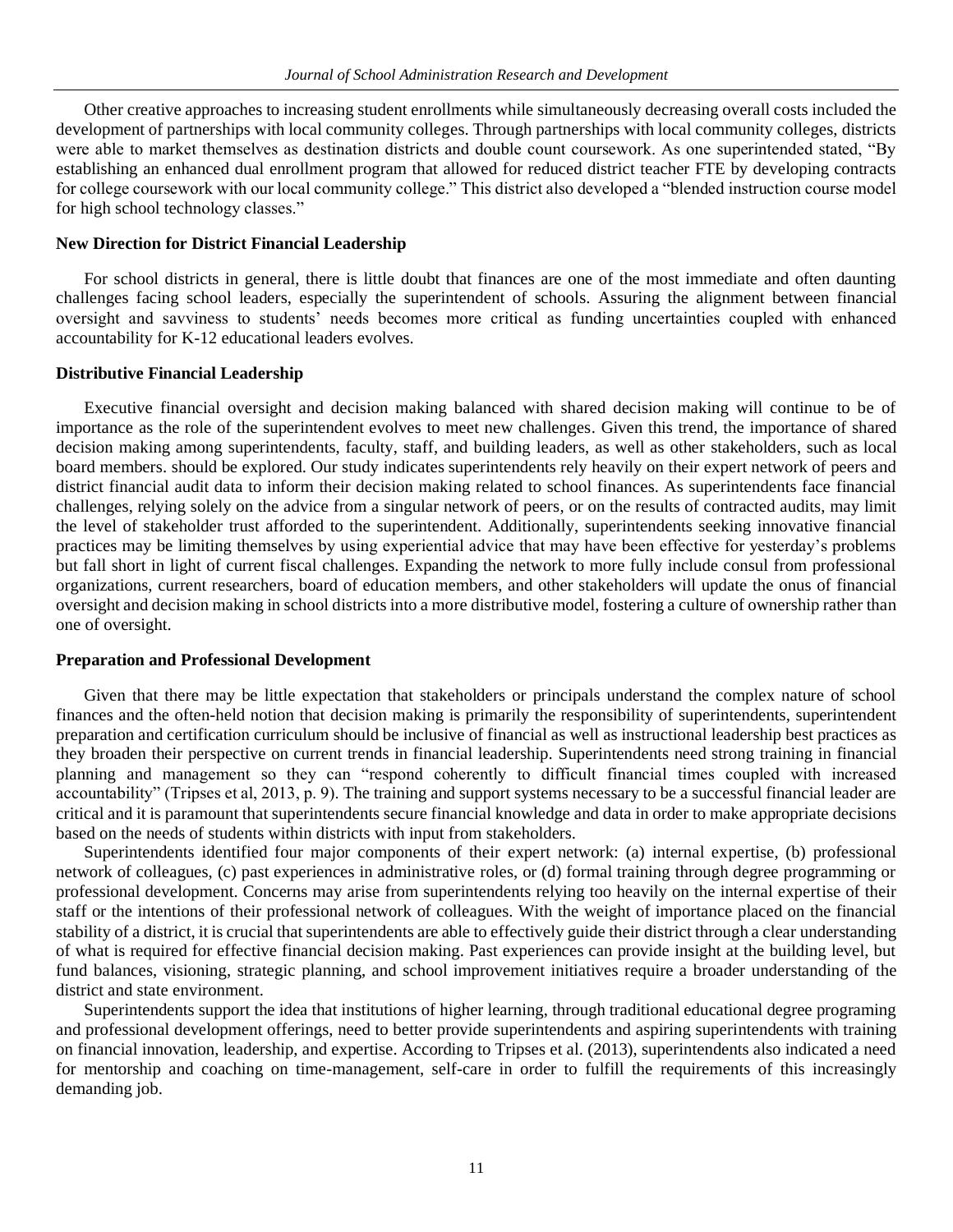#### **DISCUSSION**

To more thoroughly understand how reliable networks are established through mentoring, the selection of professional preparation programs, and the development of professional networks, a qualitative research study into the nuanced details of successful superintendents is recommended. Furthermore, national surveys on financial decision making and focused survey inquiries into administrative streamlining and district reorganization will establish a better understanding of how successful superintendents are navigating stressful decisions.

Understanding the specifics of financial decision making made by successful superintendents will assist policy makers, decision makers, and practitioners to more effectively establish a framework for future superintendents to navigate today's neoliberal approach to public school funding. Challenges that impact superintendents are varied but the need for visionary and mission driven learning to support the learning community at all levels is critical to the success of any given learning community (Hutchings & Brown, 2021).

To learn such skill sets, practicing superintendents suggested graduate preparation programs provide ample time to connect theory with application with real world problems and field experiences (Tripses et al, 2013). One approach to connecting theory to practice is through a designed learning experience for students to connect with existing superintendents. Graduate preparation programs are in a unique position to connect aspiring superintendents enrolled in a degree program with successful graduates. This is where superintendent preparation through traditional degree programming, stakeholder confidence, and professional development can impact superintendent financial leadership.

Through an assignment designed within a finance or administration course in the program, the student can interview an acting superintendent with a pre-designed set of structured questions addressing financial decision making, tactics, stress management, and communication. This connection between student and graduate will not only help bridge concepts from theory to practice but also serve as an opportunity for both student and graduate to expand their professional network, confirming the reliance on professional networks identified by superintendents in this study as a key factor contributing to decision making.

Furthermore, it is suggested that school boards and other decision makers hiring superintendents discuss financial literacy and decision making with candidates. Not only should inquiry be made into their current knowledge about, and past experiences with, financial management, but there should also be inquiry into their decision-making processes and support networks. This will better inform the school board, or hiring committee, on the alignment between the candidate's decision making and financial literacy, allowing for support measures to be put in place if financial management acumen is deficient. School boards can recommend graduate preparation programs, professional network associations, and connection to financial consultants as ways to further build financial sagacity.

Thus, through sustained mentoring, balanced preparation, and development of an expert network to inform financial decision making, early career superintendents are better able to reduce their financial stress and develop financial sagacity. This is where superintendent preparation through traditional degree programming, stakeholder confidence, and professional development can impact superintendent financial leadership. Based upon the literature and the findings and results of this study, we maintain that the stress of the superintendency can be mitigated by increasing levels of superintendent sagacity, fueled by an expert network of advisers, mentoring, and ongoing development of blended expertise in both financial and instructional leadership theory and practice.

#### **REFERENCES**

- Abshier, W. C., Harris, S., & Hopson, M. (2011). Superintendent perspectives of financial survival strategies in small school districts. *The Rural Educator*, *32*(3).<https://doi.org/10.35608/ruraled.v32i3.424>
- Bird, J. J. (2011). Dollars and sense: A budget-building framework of transparency for superintendent leadership. *Management in Education, 25*(4), 156-162[. https://doi.org/10.1177/0892020611418143](https://doi.org/10.1177/0892020611418143)
- Boyland, L. (2013). Principals' perceptions of the superintendency: A five-state study. *Planning and Changing, 44(*1-2), 87-110. Retrieved from<https://eric.ed.gov/?id=EJ1145864>
- Finnan, L. A., & McCord, R. S. (2015). 2014 AASA Superintendents salary & benefits study: Non-member version. AASA. Retrieved fro[m https://eric.ed.gov/?id=ED596103](https://eric.ed.gov/?id=ED596103)
- Glass, T. E., Bjork, L., & Brunner, C. C. (2000). *The study of the American school superintendency 2000. A look at the superintendent of education in the new millennium.* AASA. Retrieved from <https://files.eric.ed.gov/fulltext/ED440475.pdf>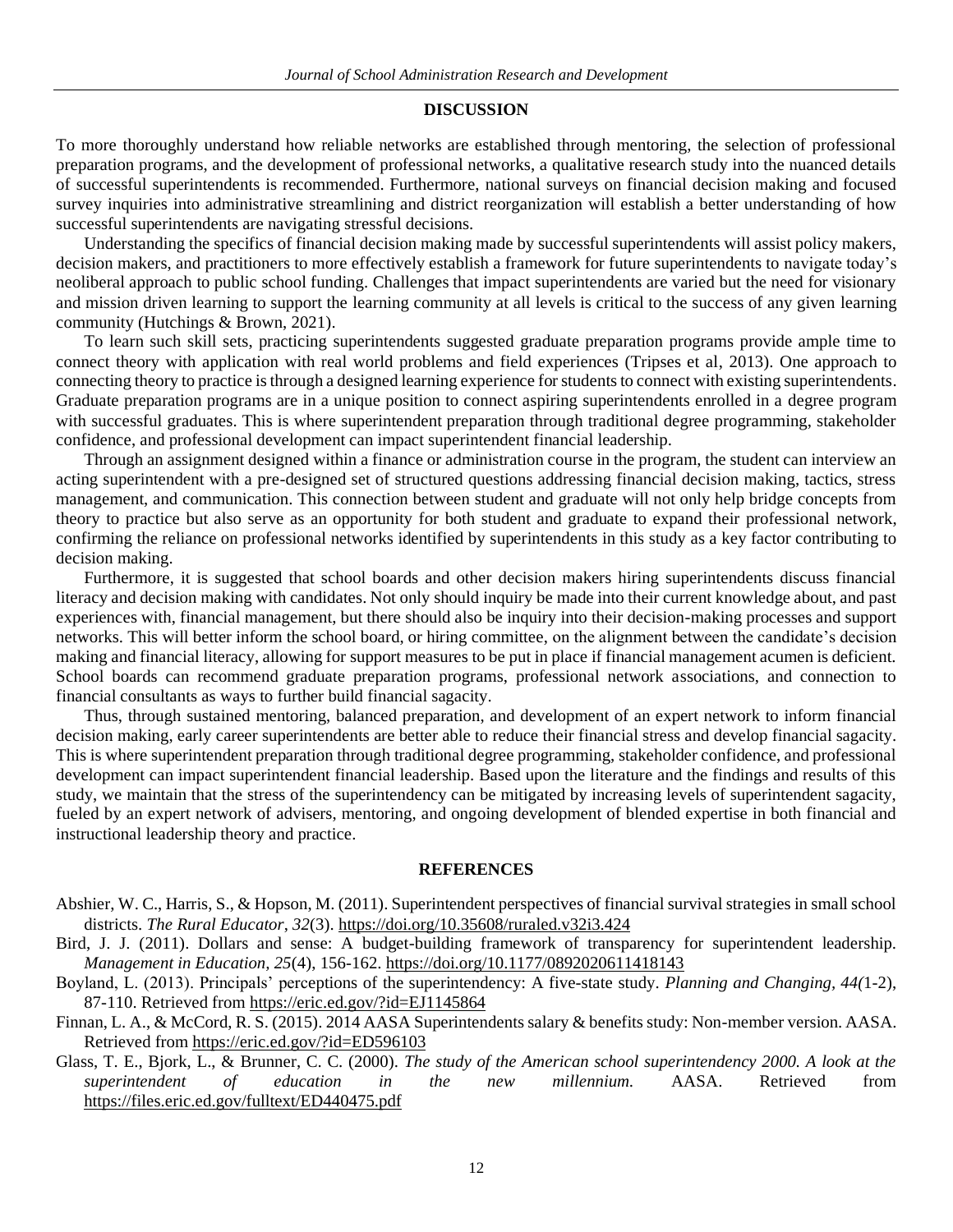- Hautala, T., Helander, J., & Korhonen, V. (2018), Loose and tight coupling in educational organizations An integrative literature review. *Journal of Educational Administration*, *56*(2)[. https://doi.org/10.1108/JEA-03-2017-0027](https://doi.org/10.1108/JEA-03-2017-0027)
- Hawk, N., & Martin, B. (2011). Understanding and reducing stress in the superintendency. *Educational Management Administration and Leadership, 39*(3), 364-389[. https://doi.org/10.1177/1741143210394000](https://doi.org/10.1177/1741143210394000)
- Hutchings, G. C., Jr. & Brown, J. L. (2021). The current work of the American superintendent. in C. H. Tienken (ed.), *The American Superintendent* (pp. 39-49). Rowman & Littlefield.
- Jenkins, C. (2007). Considering the community: How one rural superintendent perceives community values and their effect on decision making. *Rural Educator, 28*(3), 28-32[. https://doi.org/10.35608/ruraled.v28i3.476](https://doi.org/10.35608/ruraled.v28i3.476)
- Jones, P. A. (2018). The influence of charter school competition on public school district revenues across the US. *Journal of Education Finance*, *43*(4), 327-359.
- Kamler, E. (2009). Decade of difference (1995-2005): An examination of the superintendent search consultants' process on Long Island. *Educational Administration Quarterly, 45*(1), 115-144.<https://doi.org/10.1177/0013161X08327547>
- Klocko, B. A., Justis, R. J., & Kirby, E. A. (2019). Leadership tenacity and public-school superintendents. *Journal of Leadership Education, 18*(1), 1-13.<https://doi.org/10.12806/v18/I1/R1>
- Leithwood, K., & Jantzi, D. (2008). Linking leadership to student learning: The contributions of leader efficacy. *Educational Administration Quarterly*, 44, 496-528.<https://doi.org/10.1177/0013161X08321501>
- Maxwell, G. M., Locke, L. A., & Scheurich, J. J. (2014). The rural social justice leader: An exploratory profile in resilience. *Journal of School Leadership, 24*, 482-508[. https://doi.org/10.1177/105268461402400304](https://doi.org/10.1177/105268461402400304)
- Miller, T. W., & Miller, J. M. (2001) Educational leadership in the new millennium: A vision for 2020, *International Journal of Leadership in Education*, *4*(2), 181-189[. http://doi.org/10.1080/13603120120806](http://doi.org/10.1080/13603120120806)
- Norberg, K., & Johansson, O. (2007). Ethical dilemmas of Swedish school leaders. *Educational Management Administration & Leadership, 35*(2), 277-294[. https://doi.org/10.1177/1741143207075393](https://doi.org/10.1177/1741143207075393)
- Shapiro, J. P., & Gross, S. J. (2013). *Ethical educational leadership in turbulent times: (Re)Solving moral dilemmas.* Routledge[. https://doi.org/10.4324/9780203825389](https://doi.org/10.4324/9780203825389)
- Trevino, D., Braley, R. T., Brown, M. S., & Slate, J. R. (2008). Challenges of the public-school superintendency: Differences by tenure and district location. *Florida Journal of Educational Administration and Policy, 1*(2), 98-109. Retrieved from <https://eric.ed.gov/?id=EJ902993>
- Tripses, J., Hunt, J. W., & Watkins, S. G. (2013). Voices of superintendents: Give us relevant and challenging preparation for a tough job. *AASA Journal of Scholarship & Practice, 10*(3), 3-14. Retrieved from <https://eric.ed.gov/?id=EJ1013581>
- Weick, K. (1976). Educational organizations as loosely coupled systems. *Administrative Science Quarterly, 21*(1), 1-19. <https://doi.org/10.2307/2391875>
- Wells, C. M. (2013). Educational leaders describe a job too big for one: Stress reduction in the midst of leading. *AASA Journal of Scholarship & Practice, 10*(3), 32-45. Retrieved from<https://eric.ed.gov/?id=EJ1013583>
- Xia, J., Shen, J., & Sun, J. (2019). Tight, loose, or decoupling? A national study of the decision-making power relationship between district central offices and school principals. *Educational Administration Quarterly, 56*(3), 396–434. <https://doi.org/10.1177/0013161X19851174>

**BARBARA A. KLOCKO,** PhD, is a Professor Emerita in the Department of Educational Leadership at Central Michigan University. Her major research interests lie in the area of PK-12 educational policy and leadership, leadership integrity, workplace balance, and mindfulness. Email[: klock1ba@cmich.edu](mailto:klock1ba@cmich.edu)

**GREGG B. DIONNE,** Ph.D. is an Assistant Professor in the Department of Educational Leadership at Central Michigan University. His major research interests lie in the area of collaboration between PK-12 and higher education and the value of internal and external stakeholder voice to inform practice. Email: Dionn1g@cmich.edu.

**RILEY J. JUSTIS,** PhD, is the Vice President of Business Development for Faulkner Tech, an international educational technology company. His major research interests lie in the area of K-12 data science, educational decision making, educational leadership, and educational policy making. Email:riustis@faulknertech.com

**JILLIAN DAVIDSON**, PhD, is the Director of Clinical Experiences at Central Michigan University. Her major research interests include K-12 educational leadership, educational reform, diversifying the educator workforce, and social justice pedagogy in P-12 institutions. Email: [jillian.davidson@cmich.edu](mailto:jillian.davidson@cmich.edu)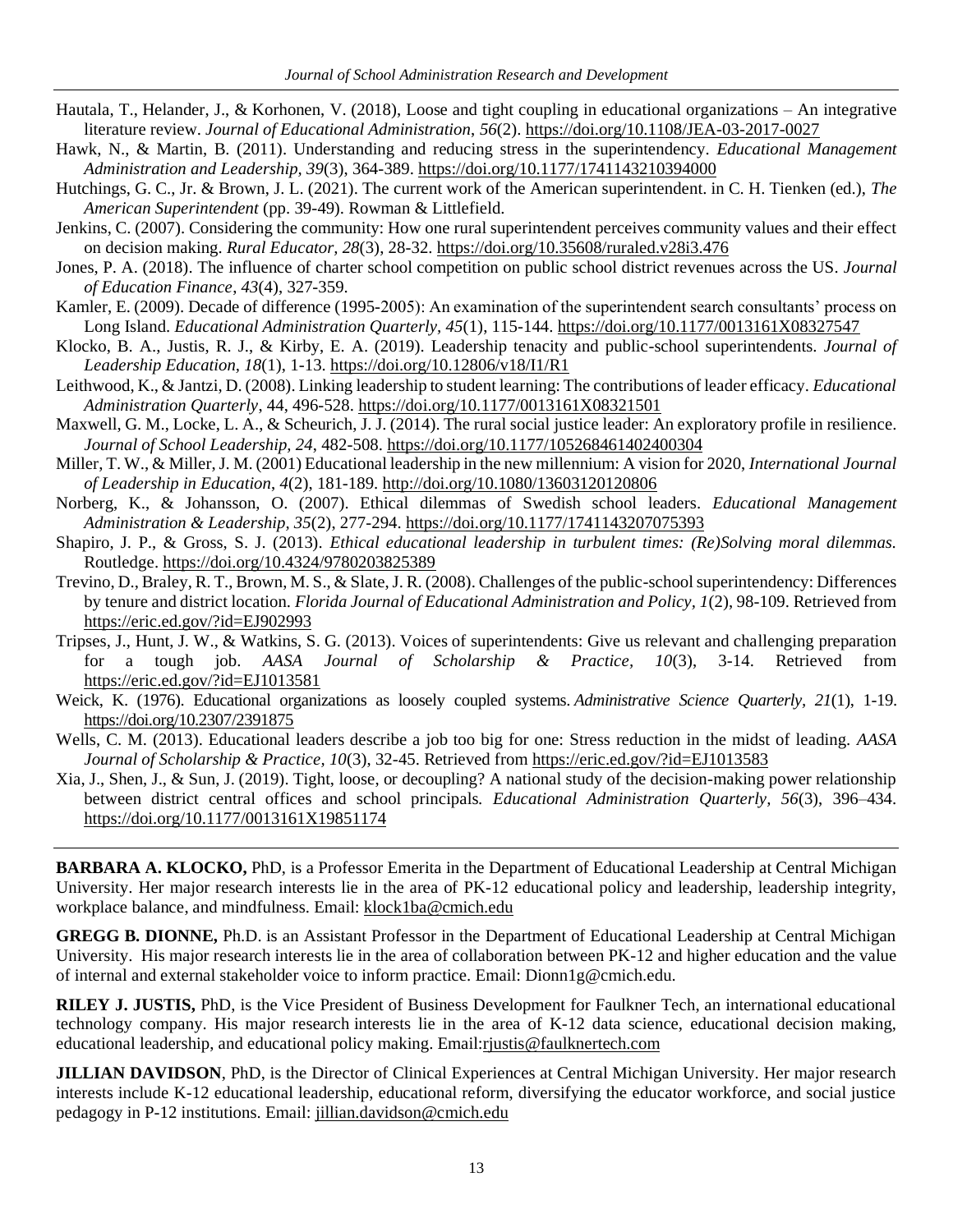**KALEB G. PATRICK,** EdD, is the Academic Program Director for the Master of Arts degree in Education, the Interim Chairperson of the Master of Science in Administration department, and a graduate faculty member in the Department of Educational Leadership at Central Michigan University His major research interests lie in the area of student development in higher education, the intersection between PK-12 and postsecondary education, online and post-traditional student learning, research methods, and administrative leadership in postsecondary institutions. Email: [patri1kg@cmich.edu](mailto:patri1kg@cmich.edu)

**FRIMPOMAA AMPAW,** EdD, is a Professor and Chair in the Department of Advanced Studies, Leadership, and Policy at Morgan State University. Her major research interests lie in the area of higher education research, educational finance, and the experiences of historically underrepresented individuals in academia. Email: [frimpomaa.ampaw@morgan.edu](mailto:frimpomaa.ampaw@morgan.edu)

> *Manuscript submitted: December 15, 2020 Manuscript revised: June 22, 2021 Manuscript revised: August 8, 2021 Manuscript revised: February 2, 2022 Accepted for publication: March 5, 2022*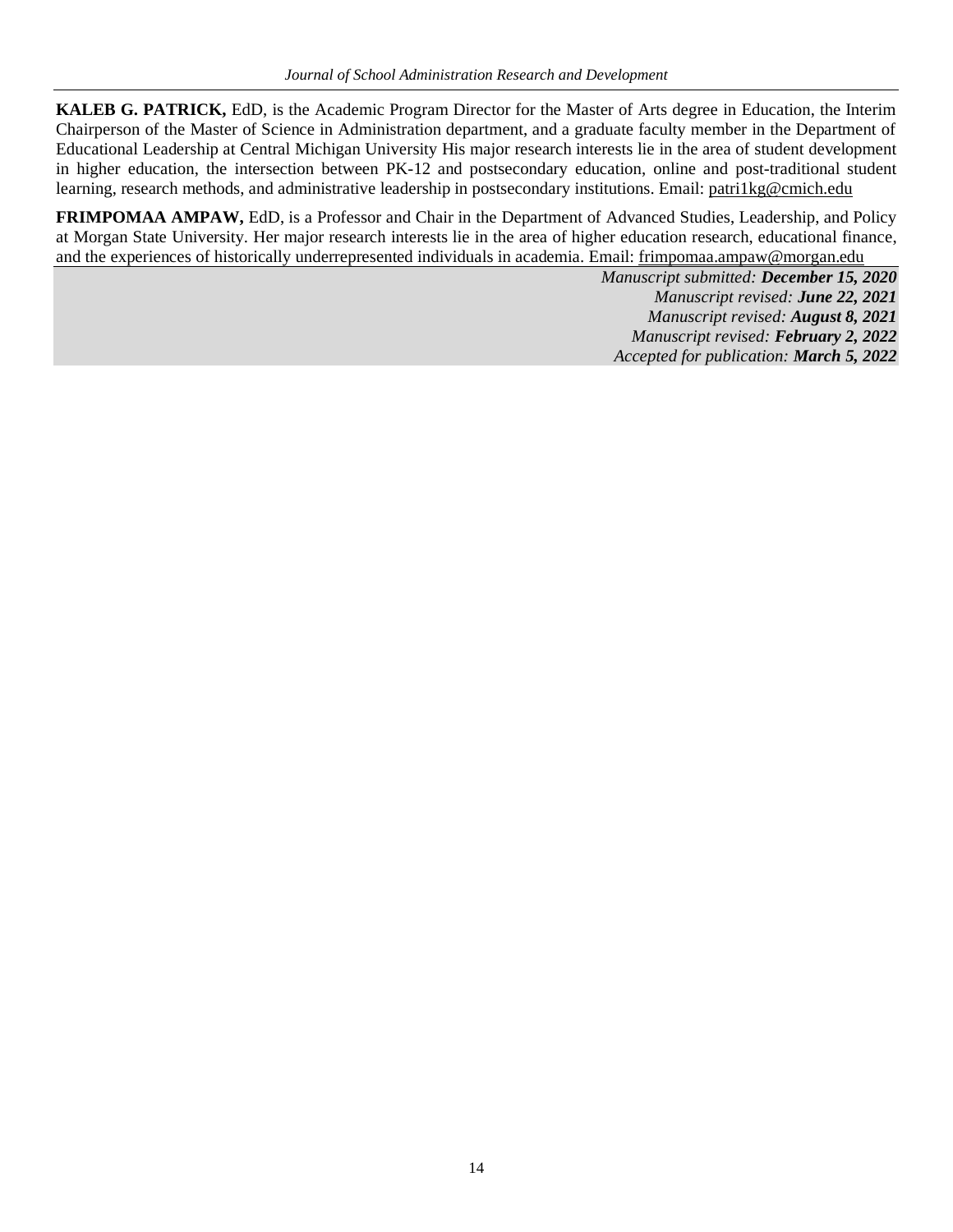## **Appendix A**

## **Survey Instrument**

|  |  |  |  | O3 Listed below are statements about superintendent financial oversight. Please indicate the degree to which you agree or disagree with each item |
|--|--|--|--|---------------------------------------------------------------------------------------------------------------------------------------------------|
|  |  |  |  |                                                                                                                                                   |
|  |  |  |  |                                                                                                                                                   |
|  |  |  |  |                                                                                                                                                   |

|                                                                                                                                                                 | Strongly agree<br>(4) | Agree (3) | Disagree (2) | Strongly disagree (1) |
|-----------------------------------------------------------------------------------------------------------------------------------------------------------------|-----------------------|-----------|--------------|-----------------------|
| When reducing operational expenses for professional<br>development within the district, I seek input from all<br>stakeholders before making decisions. $(Q3_1)$ | $\Omega$              | $\Omega$  | $\Omega$     | $\circ$               |
| I explore alternative solutions to shrinking revenues and<br>increased expenditures required to run this district. $(Q3_2)$                                     | $\circ$               | $\Omega$  | $\circ$      | $\circ$               |
| I can provide the necessary financial oversight for this district.<br>$(Q3_3)$                                                                                  | $\circ$               | $\Omega$  | $\Omega$     | $\circ$               |
| I review all the financial transactions within this school district.<br>$(Q3_4)$                                                                                | $\Omega$              | $\Omega$  | $\Omega$     | $\circ$               |
| I keep up to date with all the financial practices within the school<br>district. $(Q3_5)$                                                                      | $\Omega$              | $\Omega$  | $\circ$      | $\circ$               |
| I worry that the finances of the school district are not stable<br>enough to cover short-term emergencies. $(Q3_6)$                                             | $\circ$               | $\circ$   | $\Omega$     | $\circ$               |
| I worry that the finances of the school district are not stable<br>enough to cover long-term improvement initiatives. $(Q3_7)$                                  | $\circ$               | $\Omega$  | $\circ$      | $\circ$               |

## Q4 Listed below are statements about superintendent financial oversight. Please indicate the degree to which you agree or disagree with each item

|                                                                                                                                                                            | Strongly<br>agree $(4)$ | Agree (3) | Disagree (2) | Strongly<br>disagree (1) |
|----------------------------------------------------------------------------------------------------------------------------------------------------------------------------|-------------------------|-----------|--------------|--------------------------|
| I worry when I learn of superintendents who have lost their jobs because they lacked<br>sufficient knowledge of financial operations to manage a school district. $(Q4_1)$ | $\circ$                 | $\Omega$  | $\Omega$     | $\circ$                  |
| I feel overwhelmed with the responsibility of managing the finances of a school<br>district. $(Q4_2)$                                                                      | $\Omega$                | $\Omega$  | $\circ$      | $\circ$                  |
| It is difficult to balance the different responsibilities of being a financial manager<br>and an instructional leader. $(Q4_3)$                                            | $\Omega$                | ∩         | $\circ$      | O                        |
| I am confident in my ability to negotiate with private companies for operational<br>services. $(Q4_4)$                                                                     | $\circ$                 | $\circ$   | $\circ$      | $\circ$                  |
| I am confident in my ability to communicate details regarding the finances of the<br>district to principals, teachers and other staff $(Q4-5)$                             | $\Omega$                | $\Omega$  | $\Omega$     | $\circ$                  |
| Superintendents lack sufficient knowledge of financial operations to manage school<br>districts. $(Q4_6)$                                                                  | $\circ$                 | ∩         | O            | O                        |
| Superintendents are not prepared to manage the finances of a school district. $(Q4_7)$                                                                                     | $\circ$                 | $\Omega$  | $\circ$      | O                        |
| I expect stakeholders to understand the complex nature of school district budgeting<br>and fiscal management. $(Q4_8)$                                                     | $\circ$                 | $\circ$   | $\circ$      | O                        |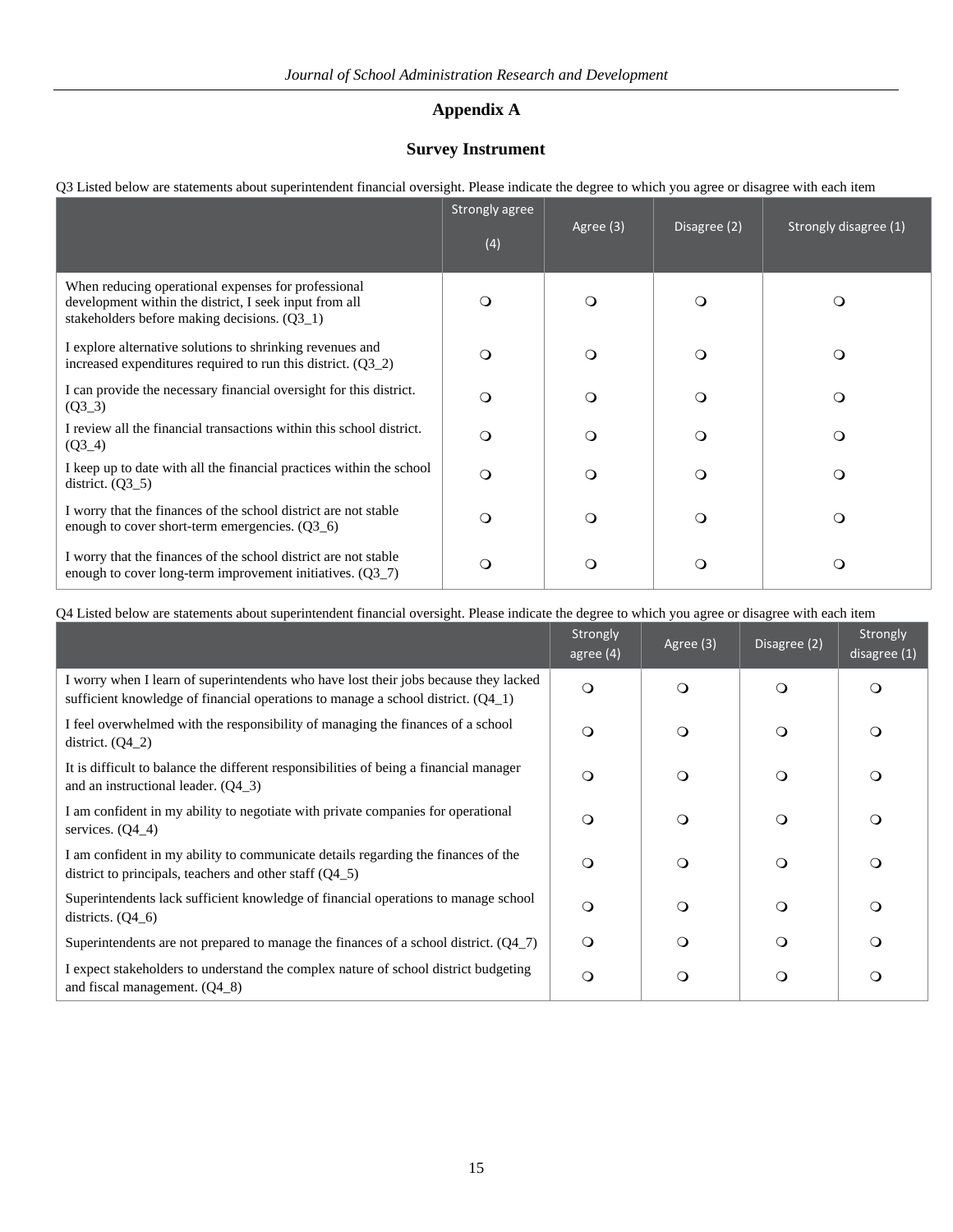| Q5 Listed below are statements about superintendent financial oversight. Please indicate the degree to which you agree or disagree. |  |  |  |
|-------------------------------------------------------------------------------------------------------------------------------------|--|--|--|
|-------------------------------------------------------------------------------------------------------------------------------------|--|--|--|

|                                                                                                                                                                  | Strongly    | Agree (3) | Disagree (2) | Strongly     |
|------------------------------------------------------------------------------------------------------------------------------------------------------------------|-------------|-----------|--------------|--------------|
|                                                                                                                                                                  | agree $(4)$ |           |              | disagree (1) |
| Our school district makes purchases specifically designed to best serve the<br>educational needs of the district regardless of the cost. $(Q5_1)$                | $\Omega$    | $\Omega$  | $\circ$      | $\Omega$     |
| Our school district has personnel other than the superintendent who are directly<br>responsible for oversight of state and federal grants and finances. $(Q5_2)$ | $\Omega$    | $\circ$   | $\circ$      | $\circ$      |
| I have had a balanced budget and maintained the fund balance for the school<br>district for the past two years. $(Q5_3)$                                         | $\Omega$    | ∩         | $\circ$      | $\circ$      |
| I have balanced the budget for the school district for the past two years, but had<br>to tap into Fund Balance Reserve Accounts. (Q5_4)                          | $\Omega$    | $\Omega$  | $\circ$      | $\circ$      |
| I have had to borrow funds from local banks to meet payroll during my tenure<br>as superintendent. $(Q5_5)$                                                      | ∩           | $\circ$   | $\circ$      | $\Omega$     |
| I expect my principals to understand the complex nature of school district<br>budgeting and fiscal management. $(Q5_6)$                                          | ∩           | $\circ$   | $\circ$      | $\circ$      |
| I expect my school board to understand the complex nature of school district<br>budgeting and fiscal management. (Q5_7)                                          | $\Omega$    | $\circ$   | $\circ$      | $\circ$      |

Q6 In your opinion, what is the MOST significant challenge for the superintendent with regard to finances in your school district?

Lack of innovative solutions to reductions in revenue. (1)

Lack of confidence in state school funding formula. (2)

Lack of innovative solutions to increase expenditures. (3)

Administrative leadership team is not trained in school finance. (4)

Stakeholders do not understand the complexity of school finance. (5)

Lack of community support for shared governance practices. (6)

Lack of timely information from the state regarding funding. (7)

Other: (8) \_\_\_\_\_\_\_\_\_\_\_\_\_\_\_\_\_\_\_\_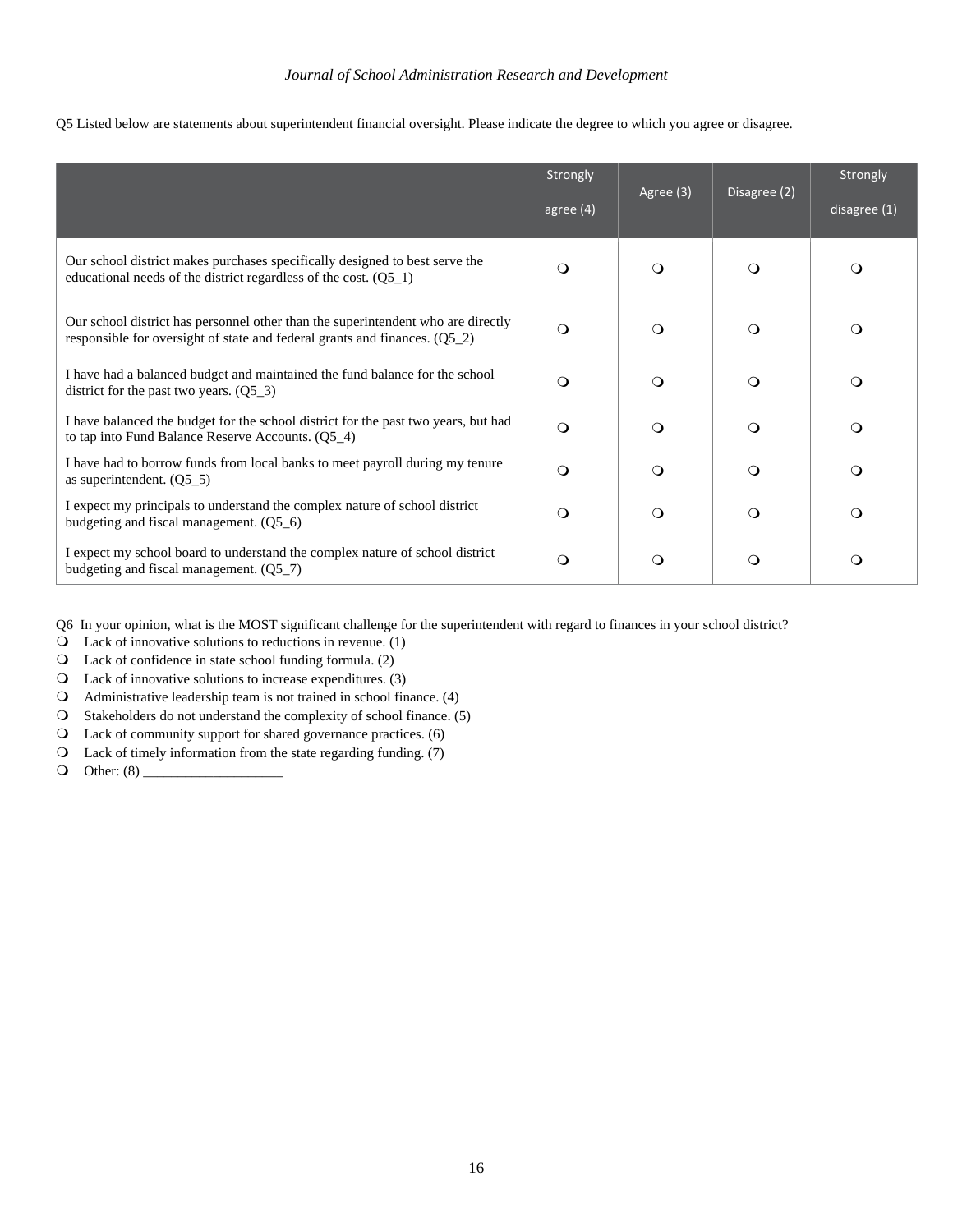|                    | Q7 Please drag the choices below to rank the following in order of your preference for this statement. I rely on information from<br>to inform my decision-making regarding finances. |
|--------------------|---------------------------------------------------------------------------------------------------------------------------------------------------------------------------------------|
|                    | Network of colleagues (1)                                                                                                                                                             |
|                    | Research journals (2)                                                                                                                                                                 |
|                    | University Degree preparation (3)                                                                                                                                                     |
|                    | Professional organizations (4)                                                                                                                                                        |
|                    | Trade journals (5)                                                                                                                                                                    |
|                    | Data collection (such as an audit) (6)                                                                                                                                                |
|                    | ISD/RESD Superintendent (7)                                                                                                                                                           |
|                    | Click to write Item 8 (8)                                                                                                                                                             |
|                    | Q8 In your opinion, indicate the level of influence each individual/stakeholder group has in your financial decision-making process? (Must total                                      |
| $100\%$ )          | Board of Education (1)                                                                                                                                                                |
|                    | Professional Organization (2)                                                                                                                                                         |
|                    | Other Community Leaders (3)                                                                                                                                                           |
|                    | Teachers (4)                                                                                                                                                                          |
|                    |                                                                                                                                                                                       |
|                    | District Finance Managers (5)                                                                                                                                                         |
|                    | Other District Administrators (6)                                                                                                                                                     |
|                    | Q9 How many years have you served as a superintendent in any district                                                                                                                 |
|                    | $\bigcirc$ Less than a year (1)                                                                                                                                                       |
| $\circ$            | $1-3$ years $(2)$                                                                                                                                                                     |
| $\circ$            | $3-5$ years $(3)$                                                                                                                                                                     |
| $\circ$            | $5-10$ years $(4)$<br>10-15 years $(5)$                                                                                                                                               |
| $\circ$<br>$\circ$ | More than 15 years (6)                                                                                                                                                                |
|                    |                                                                                                                                                                                       |
|                    | Q10 How many years have you served as a superintendent in your current school district                                                                                                |
| $\circ$            | Less than a year $(1)$                                                                                                                                                                |
| $\circ$            | $1-3$ years $(2)$                                                                                                                                                                     |
| $\circ$            | $3-5$ years $(3)$                                                                                                                                                                     |
| $\circ$            | 5-10 years $(4)$                                                                                                                                                                      |
| $\circ$            | More than 10 years (5)                                                                                                                                                                |
| $\circ$            | Not Applicable (6)                                                                                                                                                                    |
|                    |                                                                                                                                                                                       |
| $\circ$            | Q11 What is the highest degree you hold<br>Less than a masters degree (1)                                                                                                             |
| $\circ$            | Masters degree (Education) (2)                                                                                                                                                        |
| $\circ$            | Professional degree (JD/MBA) (3)                                                                                                                                                      |
| $\circ$            | Educational Specialist (4)                                                                                                                                                            |

Doctorate (EdD/PhD) (5)

Q12 How many years did you serve as an educational administrator before getting your first superintendent position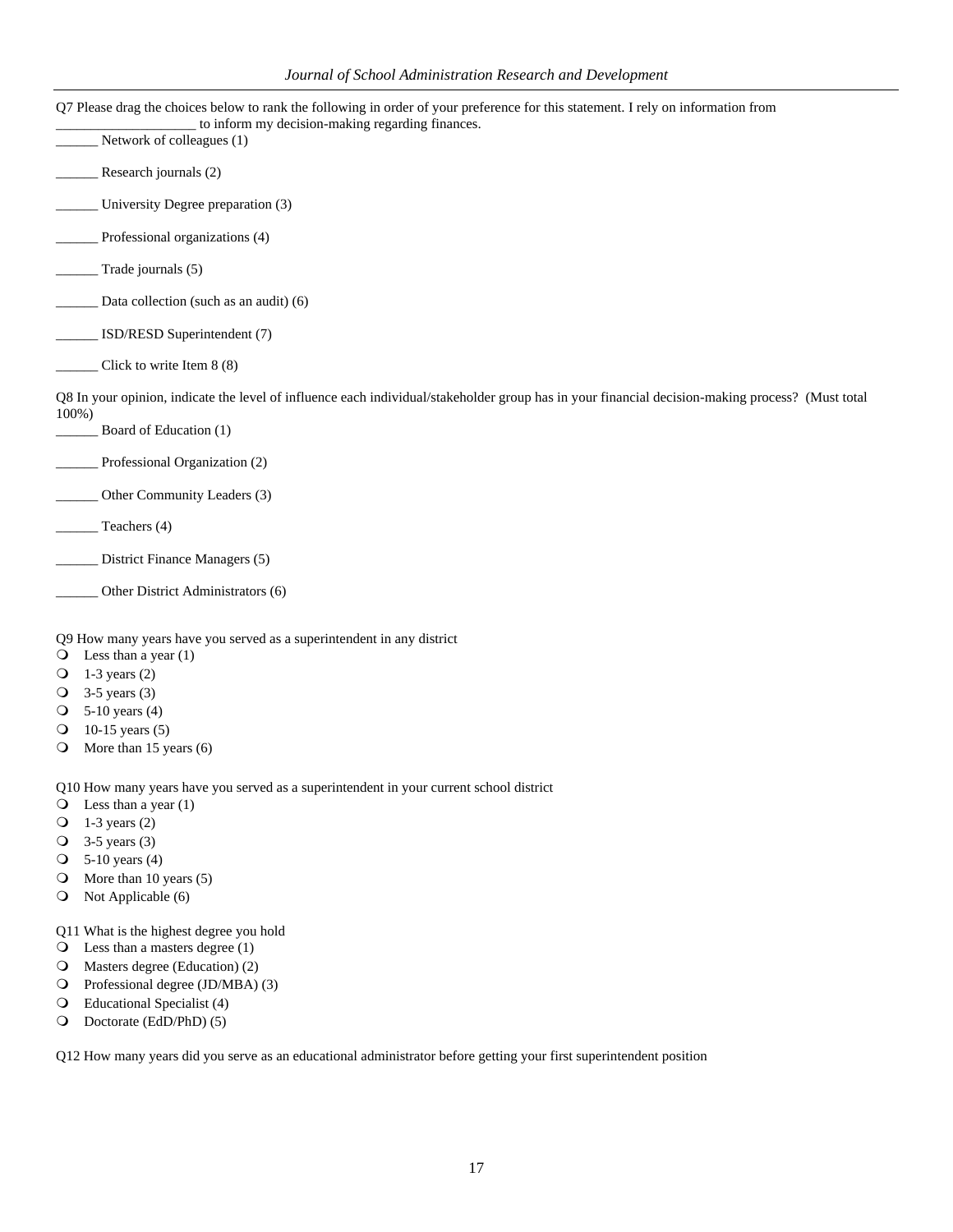- Q13 In what range does your salary fall?
- Less than \$80,000 (1)
- \$80,000 \$99,999 (2)
- \$100,000 \$124,999 (3)
- \$125,000 \$149,999 (4)
- More than \$150,000 (5)

Q14 How many staff members do you have in your district office with oversight involving finances?

Q15 Who has oversight over professional development funds?

Q16 Do you have an expense account?

- $Q$  Yes (1)
- $Q$  No  $(2)$
- Q17 How much do you have in your expense account per year?
- Q18 Who has oversight of your expense account
- Q19 Number of Faculty in your school district?
- Q20 Number of staff?
- Q21 Number of Administrators?

Q22 What is the expenditure per pupil in your school district? (\$8000-50000)

Q23 What were some of the creative strategies or solutions that emerged from your financial decision making? (Entrepreneurial-ism, Financial Decision making)

Q24 Who or what do you feel had the most influence on your financial leadership? (Support, Preparation)

### **APPENDIX B**

### **Financial Decision Making and Financial Oversight**

|                                                                                                                                                                   | Mean | <b>SD</b> | Sig.       |
|-------------------------------------------------------------------------------------------------------------------------------------------------------------------|------|-----------|------------|
|                                                                                                                                                                   |      |           |            |
| Component 1 ( $\alpha$ = .691)                                                                                                                                    |      |           |            |
| I can provide the necessary financial oversight for this district                                                                                                 | 3.38 | 0.604     | Sig        |
| I am confident in my ability to communicate details regarding the finances of the district to<br>principals, teachers and other staff                             | 3.41 | 0.614     | <b>Sig</b> |
| I explore alternative solutions to shrinking revenues and increased expenditures required to run this<br>district.                                                | 3.66 | 0.505     | <b>Sig</b> |
| I am confident in my ability to negotiate with private companies for operational services.                                                                        | 3.04 | 0.582     | <b>Sig</b> |
| I am aware of the financial practices in the district.                                                                                                            | 3.40 | 0.595     | <b>Sig</b> |
| Component 2 ( $\alpha$ = .720)                                                                                                                                    |      |           |            |
| I feel overwhelmed with the responsibility of managing the finances of a school district.                                                                         | 2.23 | 0.791     | <b>Sig</b> |
| It is difficult to balance the different responsibilities of being a financial manager and an instructional<br>leader.                                            | 3.11 | 0.814     | <b>Sig</b> |
| I worry when I learn of superintendents who have lost their jobs because they lacked sufficient<br>knowledge of financial operations to manage a school district. | 2.59 | 0.774     | <b>Sig</b> |
| Component 3 ( $\alpha$ = .896)                                                                                                                                    |      |           |            |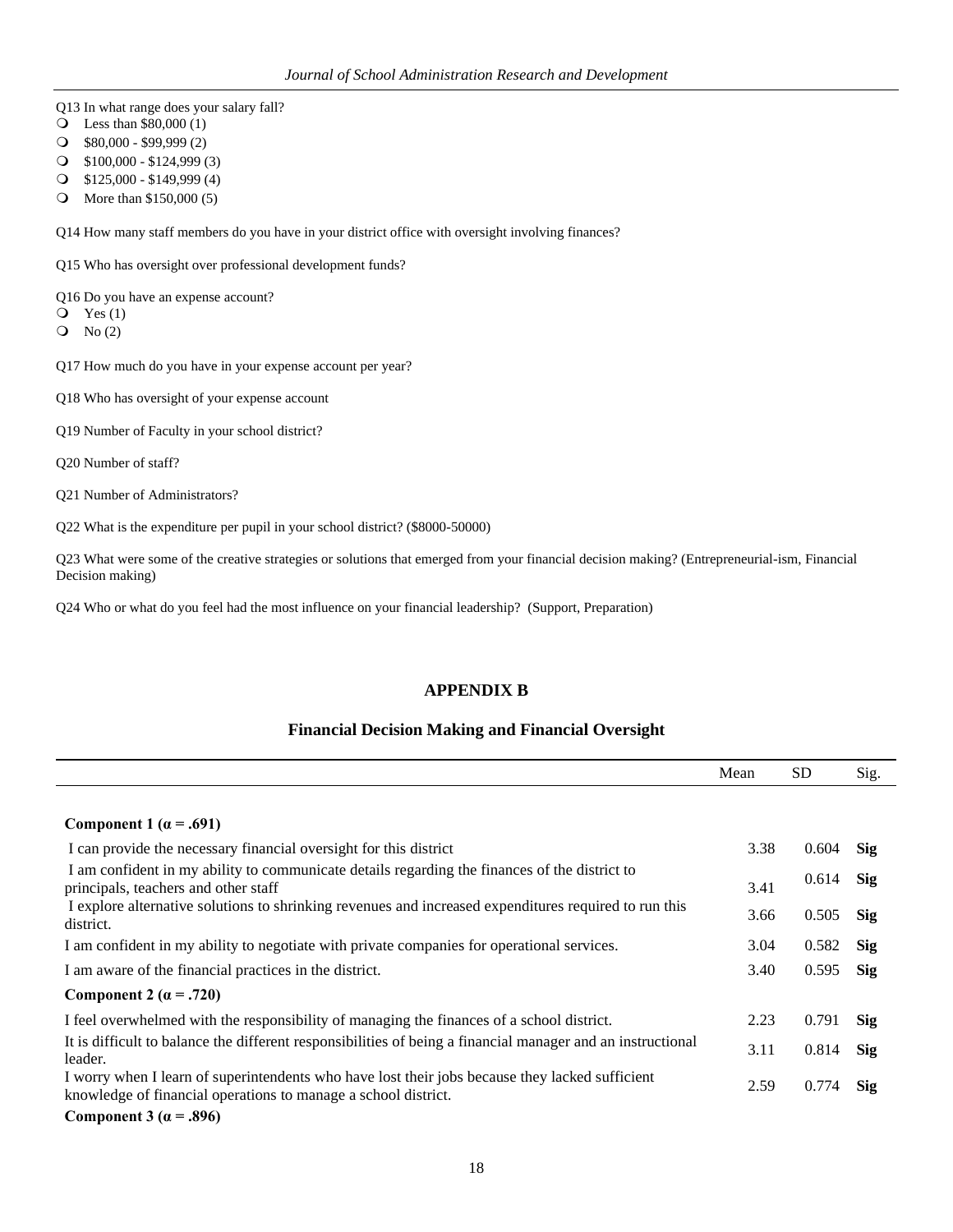|  |  | Journal of School Administration Research and Development |
|--|--|-----------------------------------------------------------|
|  |  |                                                           |
|  |  |                                                           |

| Superintendents lack sufficient knowledge of financial operations to manage school districts.                                                           | 2.26 | 0.669 | <b>Sig</b> |
|---------------------------------------------------------------------------------------------------------------------------------------------------------|------|-------|------------|
| Superintendents are not prepared to manage the finances of a school district.                                                                           | 2.30 | 0.734 | <b>Sig</b> |
| Component 4 ( $\alpha$ = -3.385).                                                                                                                       |      |       |            |
| I have had a balanced budget and maintained the fund balance for the school district for the last two<br>years.                                         | 2.98 | 0.956 | Sig        |
| I have balanced the budget for the school district for the past two years but had to tap into Fund<br>Balance Reserve Accounts.                         | 2.25 | 0.938 | <b>Sig</b> |
| Component 5 ( $\alpha$ = .657)                                                                                                                          |      |       |            |
| I worry that the finances of the school district are not stable enough to cover short term emergencies.                                                 | 2.45 | 0.94  | <b>Sig</b> |
| I worry that the finances of the school district are not stable enough to cover long-term improvement<br>initiatives.                                   | 3.05 | 0.937 | <b>Sig</b> |
| I have had to borrow funds from local banks to meet payroll during my tenure as superintendent                                                          | 1.98 | 1.117 | <b>NS</b>  |
| I review all the financial transactions within the school district.                                                                                     | 2.92 | 0.809 | <b>Sig</b> |
| Component 6 ( $\alpha$ = .630)                                                                                                                          |      |       |            |
| I expect my school board to understand the complex nature of school district budgeting and fiscal<br>management.                                        | 2.95 | 0.755 | <b>Sig</b> |
| I expect my principals to understand the complex nature of school district budgeting and fiscal<br>management.                                          | 2.73 | 0.633 | <b>Sig</b> |
| Our school district has personnel other than the superintendent who are directly responsible for<br>oversight of state and federal grants and finances. | 3.24 | 0.732 | <b>Sig</b> |
| Component 7 ( $\alpha$ = .295)                                                                                                                          |      |       |            |
| I expect stakeholders to understand the complex nature of school district budgeting and fiscal<br>management.                                           | 2.07 | 0.611 | <b>NS</b>  |
| Our school district makes purchases specifically designed to best serve the educational needs of the<br>district regardless of the cost.                | 2.51 | 0.682 | <b>NS</b>  |
| When reducing operational expenses for professional development, I seek input from all stakeholders<br>before making decisions.                         | 3.08 | 0.719 | <b>NS</b>  |

Note: SD = Standard Deviation

Sign Mean Diff = ANOVA with significance level  $< 0.05$ 

Sig = Statistically significant differences

 $NS = No$  statistically significant differences

Note. 4=Almost Daily; 3=Often; 2=Sometimes; 1=Almost Never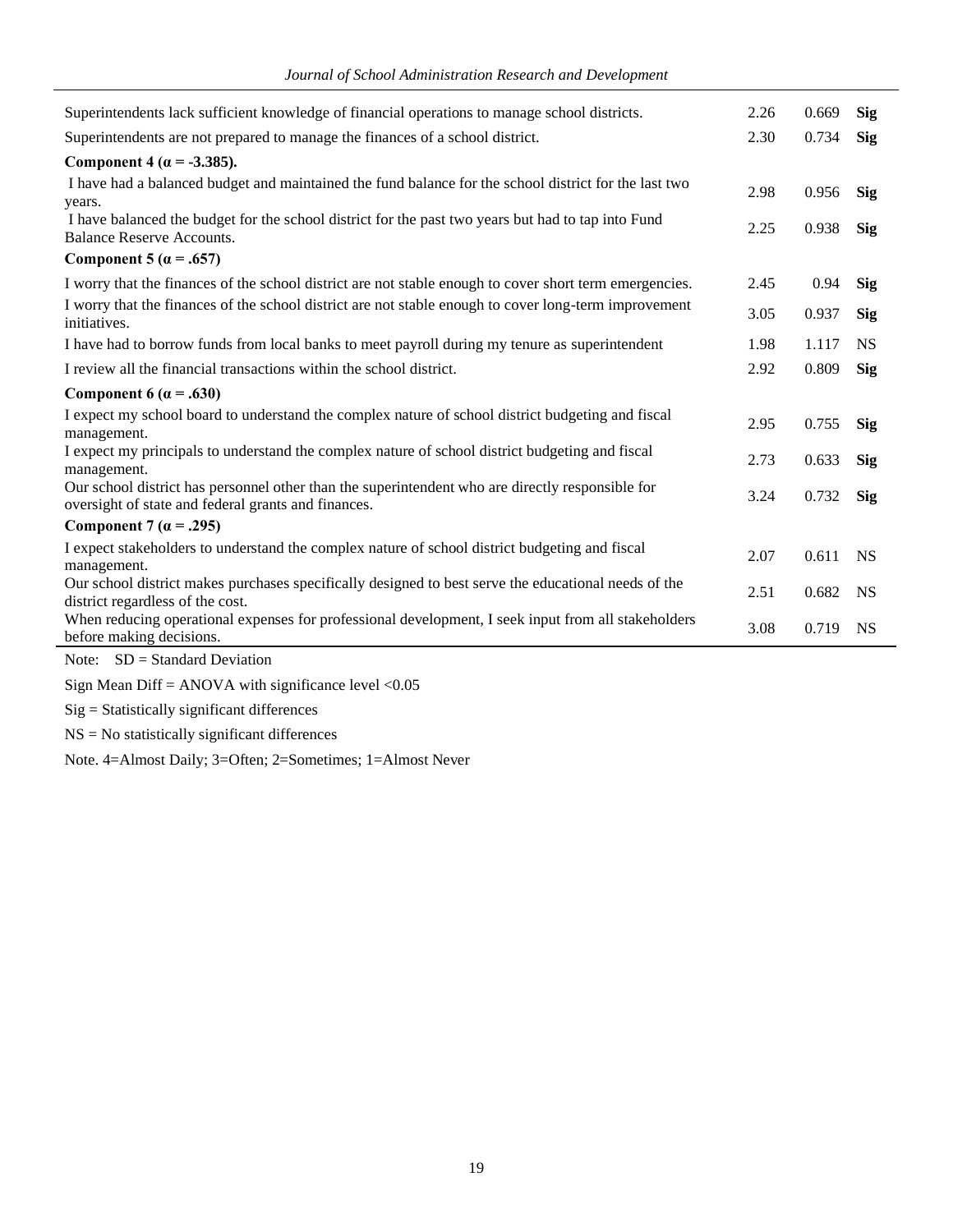## **APPENDIX C**

# **ANOVA Results for Superintendent Financial Performances and Dispositions**

|                                                                                                                                                                      | Sum of<br>Squares | df | Mean<br>Square | $\mathbf F$ | Sig.  |
|----------------------------------------------------------------------------------------------------------------------------------------------------------------------|-------------------|----|----------------|-------------|-------|
| When reducing operational expenses for professional<br>development, I seek input from all stakeholders before making<br>decisions.                                   | 2.959             | 5  | 0.592          | 1.182       | 0.322 |
| I explore alternative solutions to shrinking revenues and<br>increased expenditures required to run this district.                                                   | 1.474             | 5  | 0.295          | 1.283       | 0.276 |
| I review all the financial transactions within the school district.                                                                                                  | 7.538             | 5  | 1.508          | 2.455       | 0.037 |
| I am aware of the financial practices in the district.                                                                                                               | 0.846             | 5  | 0.169          | 0.444       | 0.817 |
| I worry that the finances of the school district are not stable<br>enough to cover short term emergencies.                                                           | 11.352            | 5  | 2.270          | 2.663       | 0.026 |
| I worry that the finances of the school district are not stable<br>enough to cover long-term improvement initiatives.                                                | 14.761            | 5  | 2.952          | 3.545       | 0.005 |
| I worry when I learn of superintendents who have lost their jobs<br>because they lacked sufficient knowledge of financial operations<br>to manage a school district. | 5.972             | 5  | 1.194          | 1.968       | 0.088 |
| I feel overwhelmed with the responsibility of managing the<br>finances of a school district.                                                                         | 11.363            | 5  | 2.273          | 4.326       | 0.001 |
| It is difficult to balance the different responsibilities of being a<br>financial manager and an instructional leader.                                               | 6.355             | 5  | 1.271          | 1.927       | 0.095 |
| I am confident in my ability to negotiate with private companies<br>for operational services.                                                                        | 2.158             | 5  | 0.432          | 1.270       | 0.281 |
| I am confident in my ability to communicate details regarding<br>the finances of the district to principals, teachers and other staff                                | 3.679             | 5  | 0.736          | 1.967       | 0.088 |
| Superintendents lack sufficient knowledge of financial<br>operations to manage school districts.                                                                     | 2.430             | 5  | 0.486          | 1.028       | 0.404 |
| Superintendents are not prepared to manage the finances of a<br>school district.                                                                                     | 2.828             | 5  | 0.566          | 1.000       | 0.421 |
| I expect stakeholders to understand the complex nature of school<br>district budgeting and fiscal management.                                                        | 0.973             | 5  | 0.195          | 0.489       | 0.784 |
| Our school district makes purchases specifically designed to best<br>serve the educational needs of the district regardless of the cost.                             | 3.200             | 5  | 0.640          | 1.359       | 0.245 |
| Our school district has personnel other than the superintendent<br>who are directly responsible for oversight of state and federal<br>grants and finances.           | 2.096             | 5  | 0.419          | 0.742       | 0.593 |